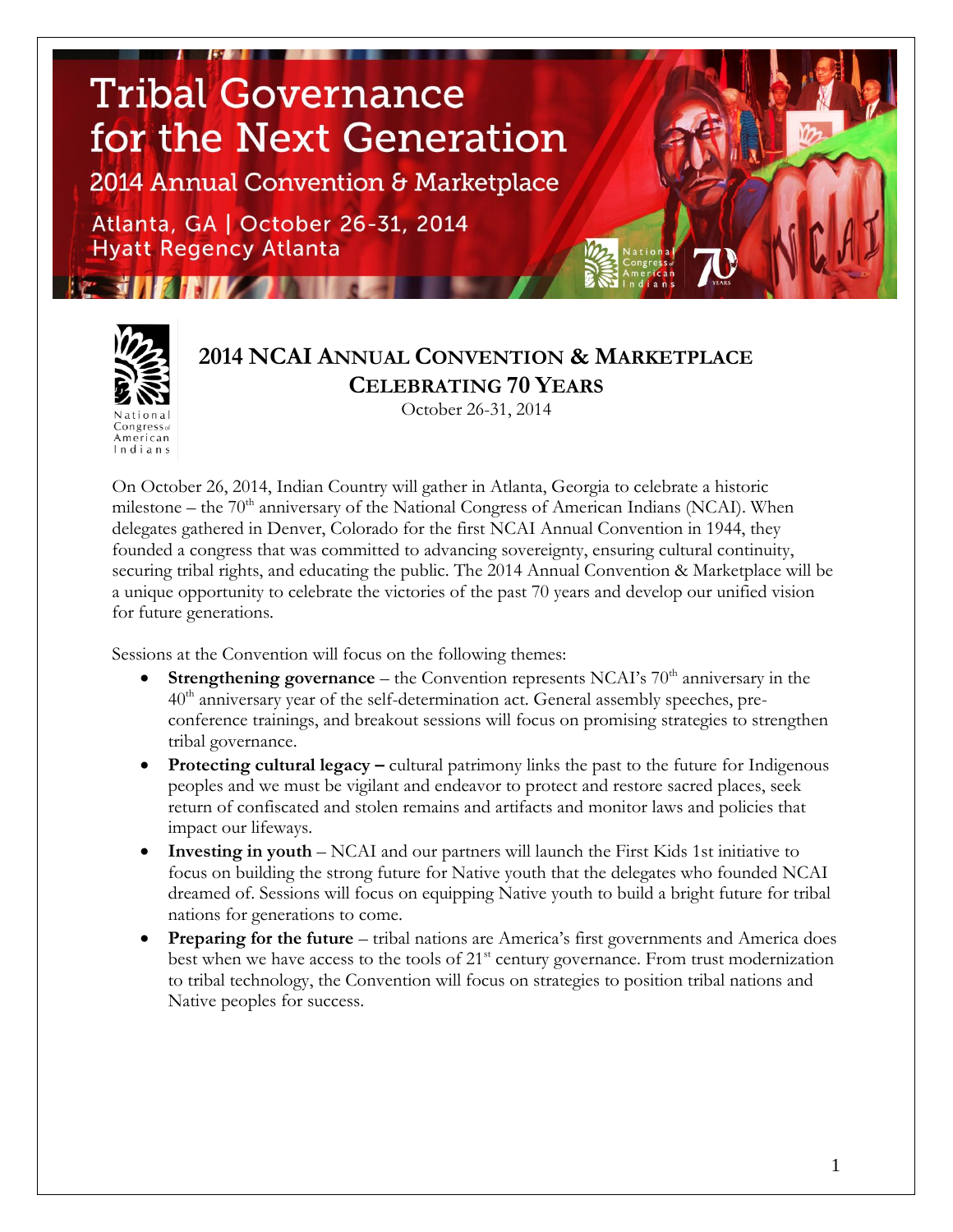### **Saturday, October 25**

4:00 – 8:00 pm **NCAI Executive Board Meeting** *Hanover FG*

## **Sunday, October 26**

#### $9:00 - 5:00$

#### **Rockwood Leadership Training**

#### *Hanover G*

The session is designed to engage participants in a valuable learning experience that enhances their personal leadership and introduces a few of the Rockwood Leadership practices. Rockwood is a nonprofit training institute that teaches leadership and collaboration skills to social change leaders across the United States and internationally. A separate registration is required for this exciting opportunity. Reservations are required, limited space available, email *pmorris@ncai.org* to request a seat.

Session outcomes:

- Self-experience of "leadership from the inside out"
- Practice with tools for working across difference
- Awareness of the importance of staying centered in the midst of too much stress
- Deeper community built with other participants.

#### $10:00 - 4:30$

#### **Financial Education Summit: Ensuring the Financial Capability of the Next Generation** *Hanover E*

Join tribal leaders, Native youth leaders, members of the President's Advisory Council on Financial Capability for Young Americans (PACFCYA), Native organization leaders, and financial services and government representatives in an interactive summit to highlight and explore the unique role of tribal nations in strengthening financial capability of Native youth. This full day pre-session will include three parts: a morning discussion among tribal leaders and Native youth leaders about the opportunities and challenges in financial capability; a luncheon presentation on current research; and a listening session with the PACFCYA in the afternoon to share Native models and promising practices on financial education, asset building, youth employment, and consumer protection to inform the Council's recommendations to the President in their report next March.

#### **Welcome and Opening Remarks**

Kitcki Carroll, Executive Director, USET Jackie Johnson Pata, Executive Director, NCAI Sherry Salway Black, Director, Partnership for Tribal Governance, NCAI & PACFCYA

#### **Tribal and Youth Leader Strategy Session**

- o Tribal leaders panelists:
	- Fawn Sharp, President, Quinault Indian Nation
	- Aaron Payment, Chairman, Sault Tribe of Chippewa Indians
	- John "Rocky" Barrett, Chairman, Citizen Potawatomi Nation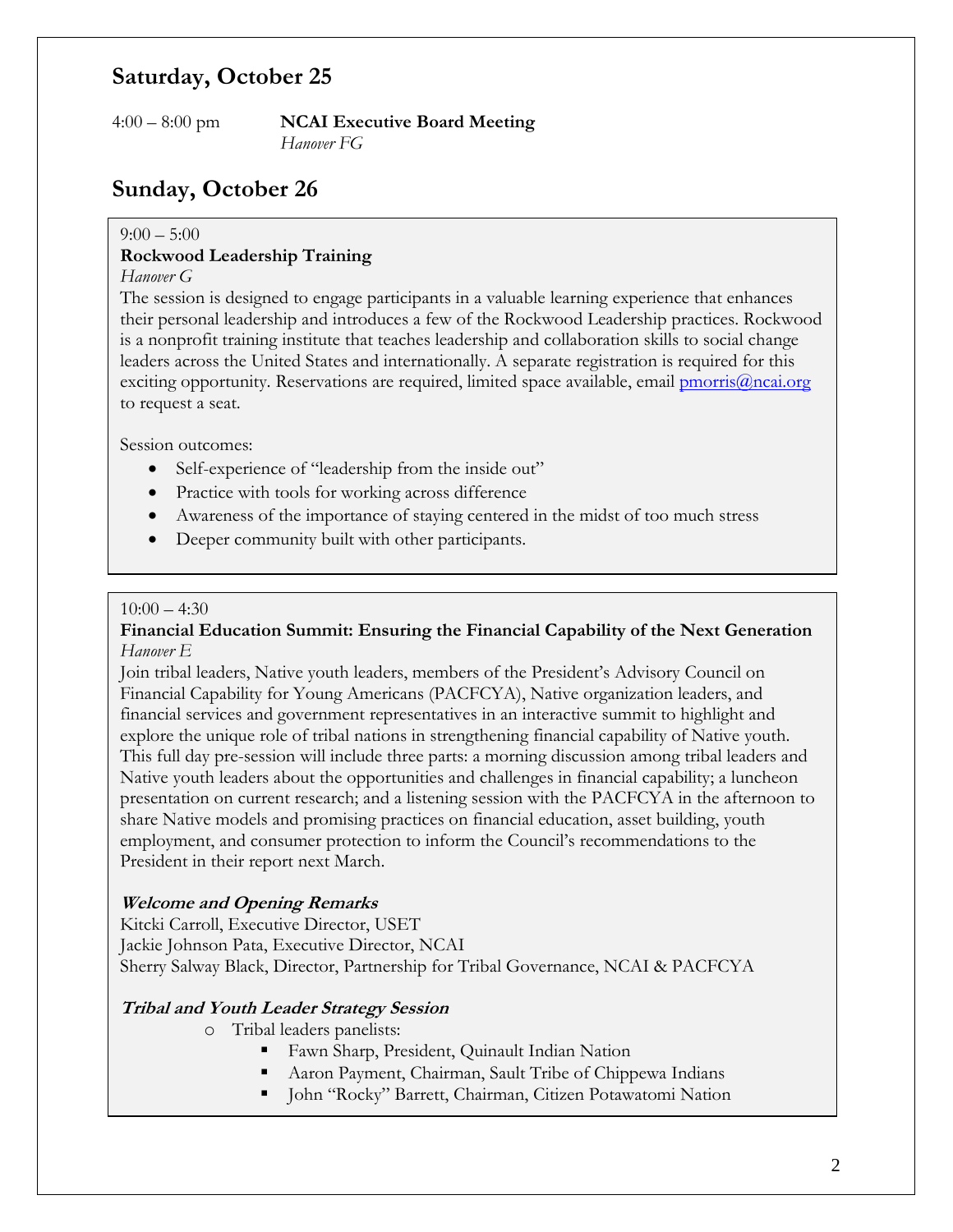### **Financial Education Summit (continued)**

- o Native youth leader panelists:
	- Martha Ludlow Martinez, Youth Development Assistant, Salt River Pima-Maricopa Indian Community
	- Cassondra Church, Youth Representative, Pokagon Band of Potawatomi Indians
	- Forrest Cox, Youth Representative, Prairie Band of Potawatomi Nation
	- Alex Wesaw, Co-President, NCAI Youth Commission, Pokagon Band of Potawatomi Indians

#### **Lunch – Regency VI**

**Luncheon Speaker** - Gary Mottola, Research Director, Investor Education at Financial Industry Regulatory Authority (FINRA) on *Financial Literacy among American Indians and Alaska Natives: An examination of data from the FINRA Investor Education Foundation's National Financial Capability Study*

#### **Listening Session with Representatives from President's Advisory Council on Financial Capability for Young Americans**

Louisa Quittman, Director of Office of Financial Education of the Department of the Treasury

#### **Presentation of Model Programs**

Moderated by Joanna Donohoe, Seven Sisters Community Development Group Presenters:

Janet Owle, Cooperative Extension Interim Director, Eastern Band of Cherokee Indians René Dubay, Director, Salish Kootenai College

Sunny Guillory, Financial Literacy Program Coordinator, Northwest Indian College Nikki Pieratos, CEO, Northern Eagle Federal Credit Union

Lakota Mowrer, Assistant Director, Four Bands Community Fund Natalie Charley, Executive Director, Taala Fund

### **Morning Sessions:**

 $9:00 - 12:00$ 

#### **Large Land Base Tribal Nations Task Force**

#### *Hanover F*

The purpose of the Large Land Base Tribal Nations Task Force is to strengthen the ability of NCAI to advocate for the unique issues of the large land base tribes and to foster unity and cooperation among all tribes to preserve tribal sovereignty, lands, culture, and quality of life for all. The Task Force will govern its own proceedings consistent with this purpose.

#### **Task Force on Violence Against Women: Our Work Is Not Finished**

#### *Hanover AB*

The NCAI Task Force on Violence Against Women serves as a unified tribal voice opposed to violent crimes perpetrated against Native women. This pre-meeting will focus on: Debriefing oral testimony from the October 15<sup>th</sup> DOJ Office on Violence Against Women Annual Tribal Consultation; S. 1474 Alaska Safe Families and Villages Act; NCAI Resolution ANC-14-048 regarding a tribal set-aside within the VOCA fund; murdered & missing; sex trafficking; VAWA implementation updates; Regional Organizing updates; International update—including the recent World Conference on Indigenous Peoples—and other advocacy efforts.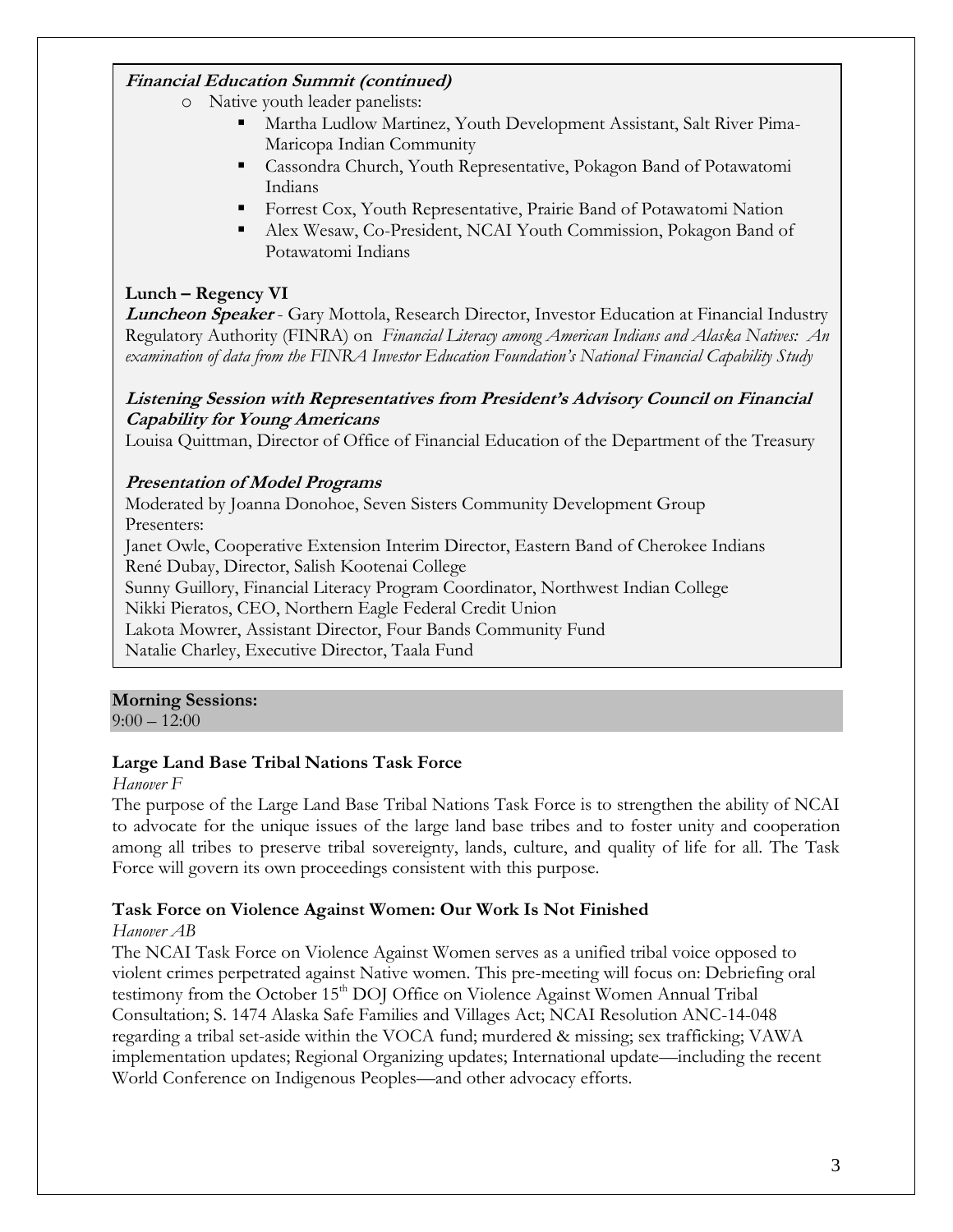| $12:00 - 1:00$ | <b>New NCAI Member Orientation</b><br>Chicago D<br>All members and officers are invited to this welcome session for new<br>members of NCAI and a briefing on membership, committees,<br>voting, and process. This is an opportunity to learn more about<br>NCAI meeting policy and procedures. |
|----------------|------------------------------------------------------------------------------------------------------------------------------------------------------------------------------------------------------------------------------------------------------------------------------------------------|
|                | Jacqueline Johnson Pata, Executive Director, NCAI<br>Robert Holden, Deputy Director, NCAI<br>John Dossett, General Counsel, NCAI<br>Juanita Ahtone, Chair, Resolutions Committee, NCAI<br>Yvonne Oberly, Chair, Rules and Credentials, NCAI                                                    |
| $1:00 - 5:00$  | <b>Registration/Rules &amp; Credentials Open</b><br>Centennial Foyer                                                                                                                                                                                                                           |

#### **Afternoon Meetings**

#### $1:00 - 4:00$

#### **Secretarial Elections Consultation\***

#### *Regency V*

The Department of the Interior wishes to consult with Indian tribes on a new proposed rule with respect to the Department's regulations on Secretarial Elections (25 C.P.R.§ 81, *et seq.).* This proposed rule addresses the process Bureau of Indian Affairs uses to call and conduct Secretarial elections upon a tribe's request or tribal members' petition. For several years, the Department has been working to update these regulations. In 2009 and 2010, the Department held several consultation sessions on draft versions of these rules in Anchorage, Alaska; Brooks, California; Minneapolis, Minnesota; Oklahoma City, Oklahoma; Pala, California; and Albuquerque, New Mexico. The proposed rule was published in the Federal Register and is available at: <http://www.bia.gov/WhoWeAre/AS-IA/ORM/25CFR81/index.htm>

#### $1:00 - 5:00$

#### **The Affordable Care Act- What You Need to Know**

#### *Hanover C*

The first half of this session will provide information to American Indians and Alaska Natives (AI/AN) on what they need to know about the Affordable Care Act. Information will be presented on the AI/AN special protections and benefits, Marketplace enrollment and deadlines, and will include step-by-step instruction on how to claim the exemption from the individual shared responsibility payment in 2014. The second half of this session will provide information to tribal leaders and tribes as employers and include specific information on the employer shared responsibility mandate which goes into effect in 2015.

#### Presenters:

Laura Bird, Legislative Associate, National Congress of American Indians

Dawn Coley, Tribal Health Care Reform Outreach & Education Manager, National Indian Health Board

April Hale, Tribal Health Care Reform Communications Coordinator, National Indian Health Board Raho Ortiz, Director, Division of Business Office Enhancement, Office of Resource Access and Partnerships, Indian Health Service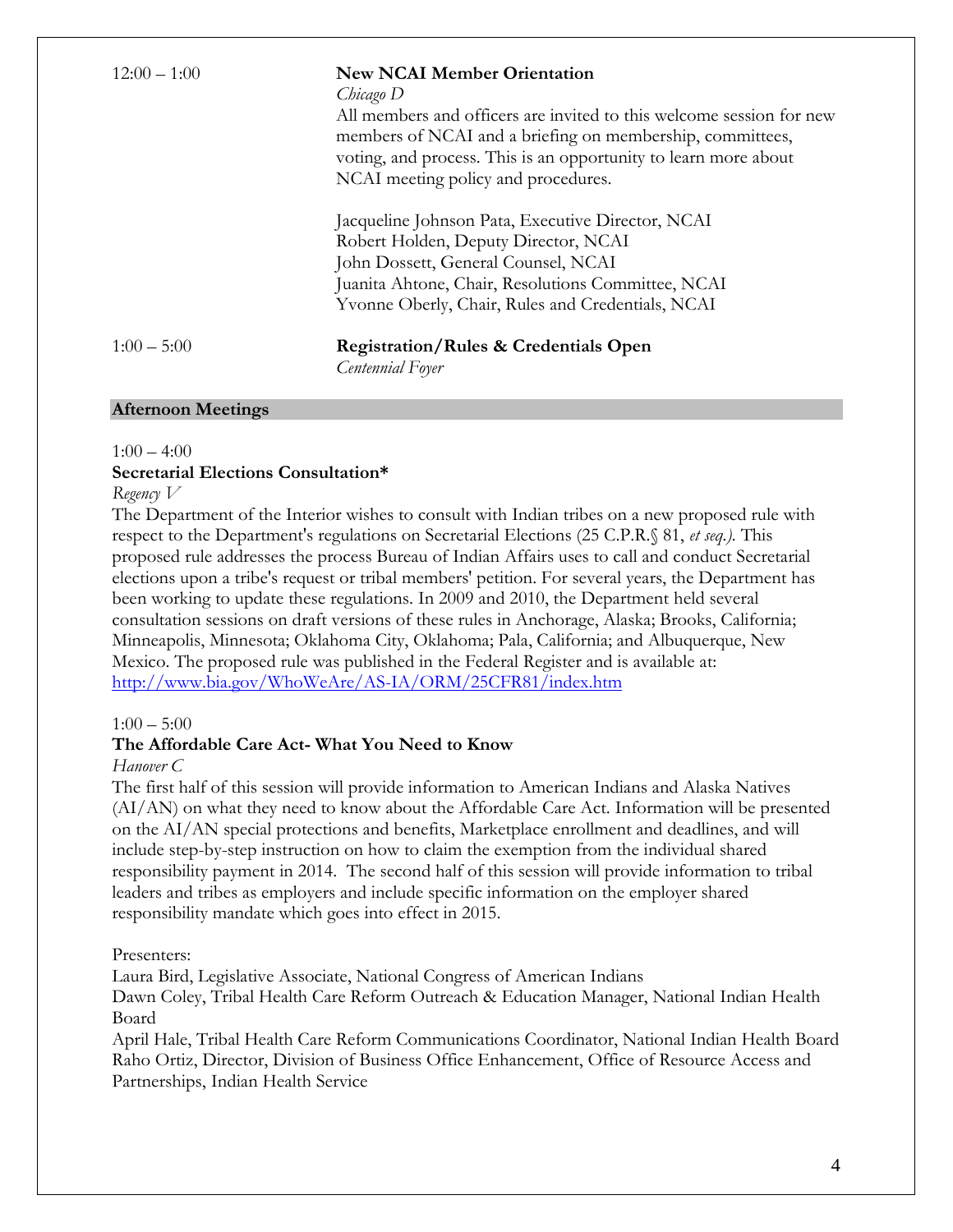#### **The Indian Water Rights Settlement Program\***

*Grand Hall C*

The Interior Secretary's Indian Water Rights Office (SIWRO) wishes to consult with Indian tribes on policies related to the Department's Indian Water Rights Settlement Program. The discussion will focus on ways to strengthen SIWRO, including providing more robust guidance to Indian tribes and coordination with settlement teams negotiating Indian water rights settlements.

#### **Made in Indian Country & Rural America – Workshop on Tribal Business Exporting**

*Centennial Ballroom 1*

*Hosted by the White House Rural Council, US Department of Agriculture, White House Council on Native Affairs, and NCAI.*

This half-day workshop will highlight the role exports can play to help Native-owned businesses access new opportunities and create jobs in tribal communities ensuring long-term, sustainable growth in Indian Country. Attendees will hear from experienced tribal exporters and from tribal, federal, and state organizations about resources and opportunities to help tribal companies achieve their growth objectives. Presenters will also discuss free trade zones, world trade centers, and how tourism can be export.

Panel Presenters:

Leslie Wheelock, Director, Office of Tribal Relations, USDA Brian Cladoosby, President, National Congress of American Indians Phil Karsting, Administrator, Foreign Agriculture Service, USDA

Chris James, Assistant Administrator, Office of Native American Affairs, Small Business Administration Del Laverdure, Consultant, Arrow Creek Law Karlene Hunter, Chief Executive Officer, Native American Natural Foods Michael Scott, Senior Vice President, Maniilaq Service, LLC W. Ron Allen, Chairman, Jamestown S'Klallam Tribe

Lillian Salerno, Administrator for the Rural Business-Cooperative Service, USDA Nathan Kotch, Senior Vice President, Maniilaq Service, LLC Tom Strauss, Sourthern Regional Director, US Commercial Service, US Department of Commerce Jamie Fuller, Chairman, Blue Stone Strategy Group

Jackie Johnson Pata, Executive Director, National Congress of American Indians John Dickson, President, World Trade Partnership, LLC Robert Shade, Director, Native American Global Trade Center

Ed Hall, Tourism Coordinator, Bureau of Indian Affairs Kristin Lamoureux, Director, International Institute of Tourism Studies, The George Washington University Lana Sleeper, Director of Tourism, Choctaw Nation Sherry Rupert, Board President, AIANTA

### **Women's Caucus**

*Hanover AB*

The Native Women's Caucus supports the interests of women throughout Indian Country. The Caucus gives visibility and respect to Native women's perspectives and actions. Sessions will explore emerging issues that our communities are facing and the central roles of women and families.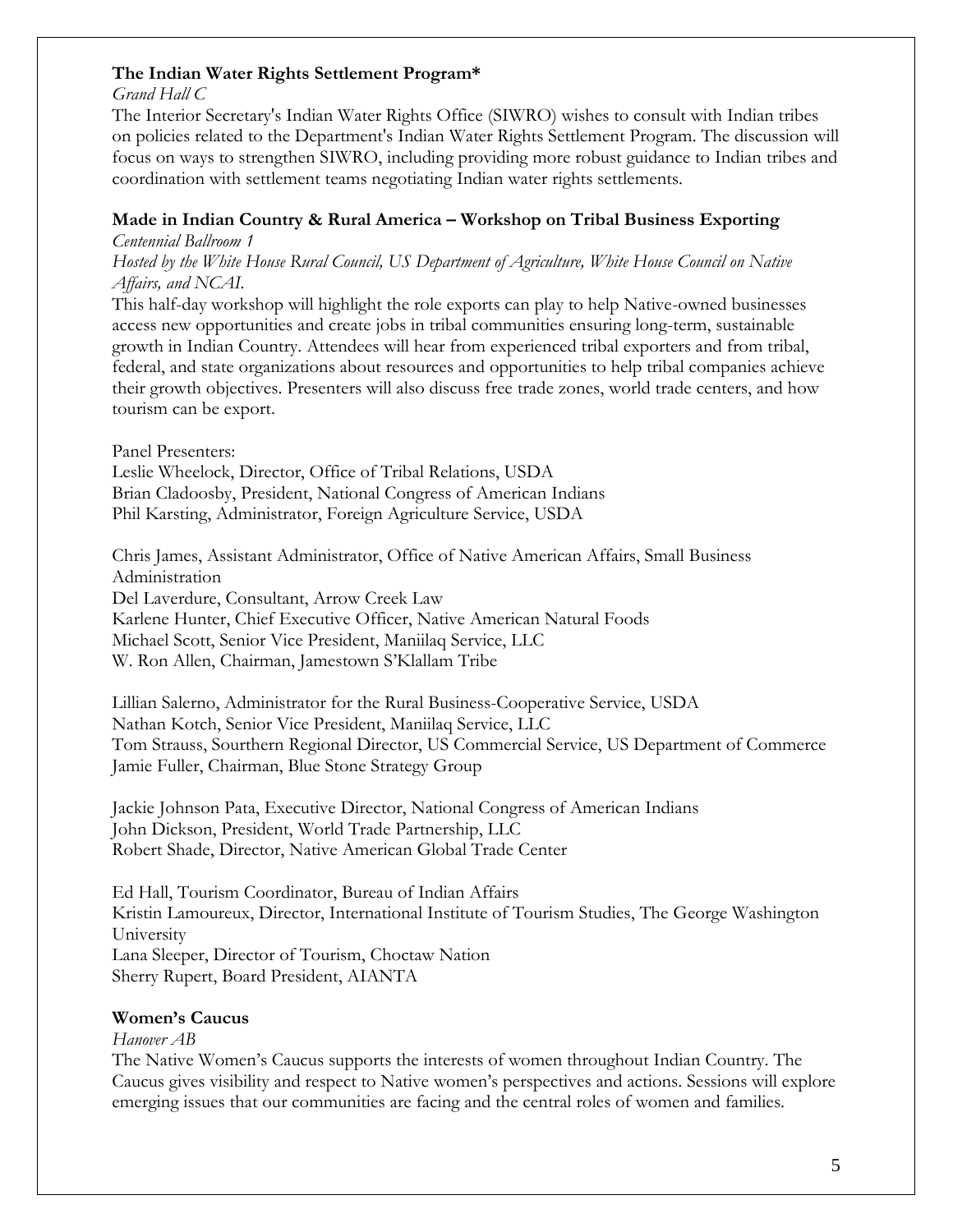#### **Federal Recognition Task Force**

#### *Grand Hall A*

The Federal Recognition Task Force was established to address the interests of all tribes, both federally and non-federally recognized, on any recommended changes in policies, procedures, or strategic plans in the tribal acknowledgement process. This session will continue work on the development of realistic, actionable recommendations to Congress and the Administration on revising the acknowledgement process.

#### $1:00 - 5:00$

#### **FEMA Tribal Leaders Emergency Management Training**

#### *Dunwoody*

Tribal leaders faced with the dilemma of needing to be aware of tribal disaster and emergency declaration authority and responsibility, but unable to travel because of a demanding schedule, can receive training on emergency management concepts and operations offered by the Federal Emergency Management Agency (FEMA). Course topics include the components of an effective emergency management program; the role of a tribal emergency manager; the roles of tribal leaders in emergency management; and an overview of FEMA programs available to tribal governments.

*Participants will be required to enter a FEMA Student Identification Number (SID). Instructors will assist in obtaining SID on site.*

#### $3:00 - 5:00$

#### **Indian Child Welfare Act Listening Session\***

#### *Chicago D*

The Department of the Interior will host an Indian Child Welfare Act (ICWA) Working Group update and listening session. Please join us as federal officials share updates on ongoing efforts being made by the federal government to ensure ICWA compliance is strengthened. Your voice will contribute to the vision of strengthening compliance and help lead the way in protecting American Indian and Alaska Native children.

| $5:00 - 6:00$ | NCAI Committee and Subcommittee Chairs Meeting with                              |  |
|---------------|----------------------------------------------------------------------------------|--|
|               | <b>Resolutions Committee</b>                                                     |  |
|               | Hanover G                                                                        |  |
|               | NCAI requests all committee and subcommittee chairs attend this                  |  |
|               | important meeting.                                                               |  |
| $6:00-8:00$   | <b>Welcome and Cultural Evening</b>                                              |  |
|               | Regency $VI$                                                                     |  |
|               | Come and visit old friends and make some new ones. This reception                |  |
|               | will kick off the great week we are going to have at the 71 <sup>st</sup> Annual |  |
|               | Convention.                                                                      |  |

**\*** *NCAI assists in meeting space for Consultations and Listening Sessions during the NCAI Annual Convention as a benefit to all tribes. These sessions do not require NCAI Annual Convention registration to participate.*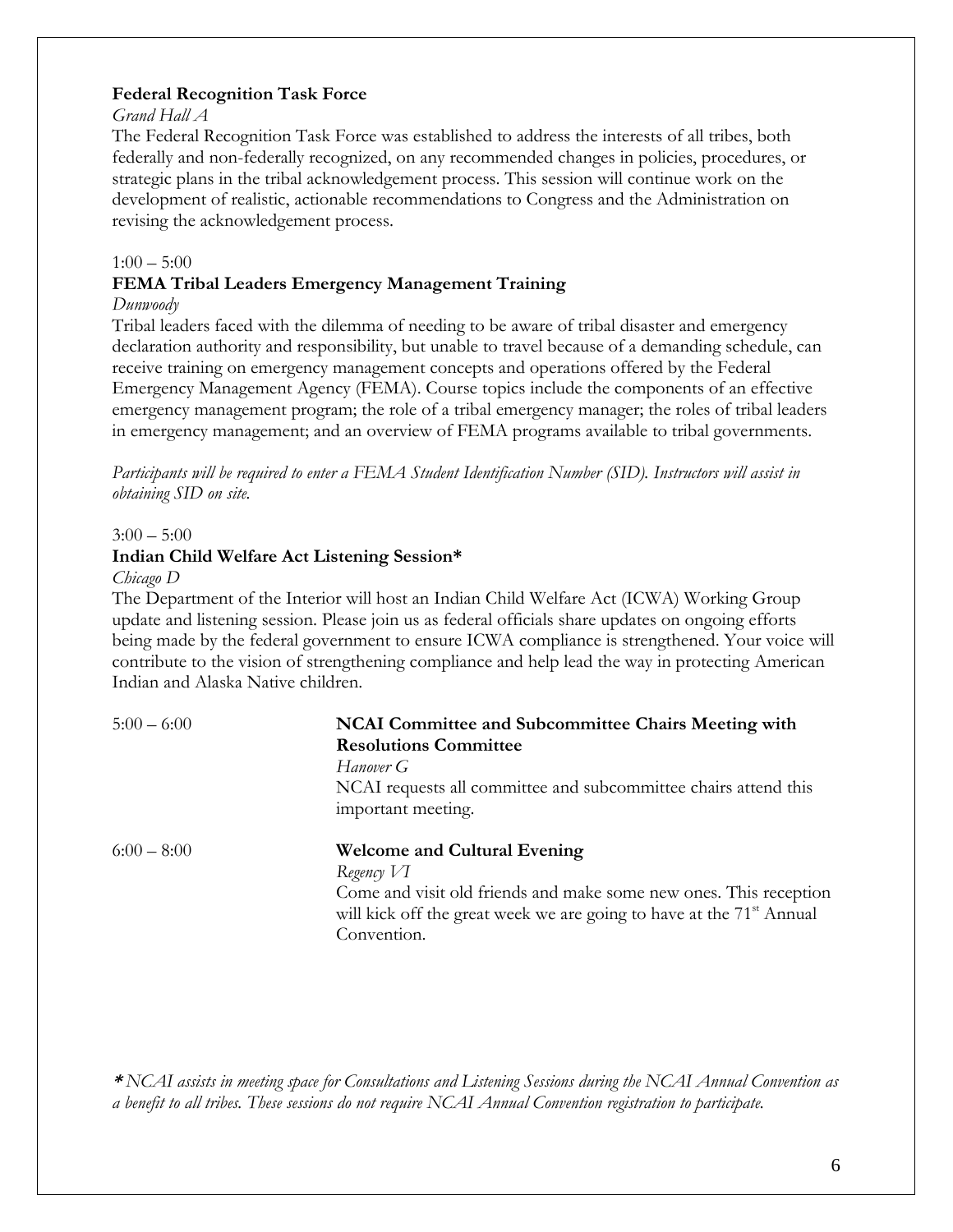# **Monday, October 27**

| $7:00 - 8:00$  | <b>Native Prayer Sunrise Gathering</b><br>Regency $V$<br>Come and hear encouraging stories of faith and strengthen<br>relationships. We will join together in prayer in order to better<br>serve the concerns of Native communities and nations. |
|----------------|--------------------------------------------------------------------------------------------------------------------------------------------------------------------------------------------------------------------------------------------------|
| $7:30 - 5:00$  | Registration/Rules & Credentials - Open for the week<br>Centennial Foyer                                                                                                                                                                         |
| $7:30 - 5:00$  | <b>Resolutions Office - Open for the week</b><br>Chicago C                                                                                                                                                                                       |
| $9:00 - 4:00$  | Elder's Lounge - Open for the week<br>Harris                                                                                                                                                                                                     |
| $8:30 - 12:00$ | <b>First General Assembly</b>                                                                                                                                                                                                                    |
| 8:30           | Centennial Ballroom II, III, $\mathcal{Q}$ <sup>1</sup> V<br><b>Call to Order</b><br>Brian Cladoosby, President, NCAI                                                                                                                            |
|                | <b>Color Guard</b><br>Eastern Band of Cherokee Indians citizens and<br>Veterans of Steve Youngdeer Post 143                                                                                                                                      |
|                | <b>Honor</b> Song                                                                                                                                                                                                                                |
|                | Invocation                                                                                                                                                                                                                                       |
| 9:00           | Welcome<br>Michell Hicks, Principal Chief, Eastern Band of Cherokee Indians                                                                                                                                                                      |
|                | Brian Patterson, President, United South and Eastern Tribes                                                                                                                                                                                      |
| 9:40           | <b>Rules of the Convention</b><br>Yvonne Oberly, Credentials Committee Chair                                                                                                                                                                     |
| 9:50           | <b>Resolutions Process</b><br>Juanita Ahtone, Resolutions Committee Chair                                                                                                                                                                        |
| 10:00          | <b>President's Address</b><br>Brian Cladoosby                                                                                                                                                                                                    |
| 10:15          | <b>Executive Director's Report</b><br>Jacqueline Johnson Pata                                                                                                                                                                                    |
| 10:30          | Message from the White House<br>Jodi Gillette, Senior Policy Advisor for Native American Affairs,<br>The White House                                                                                                                             |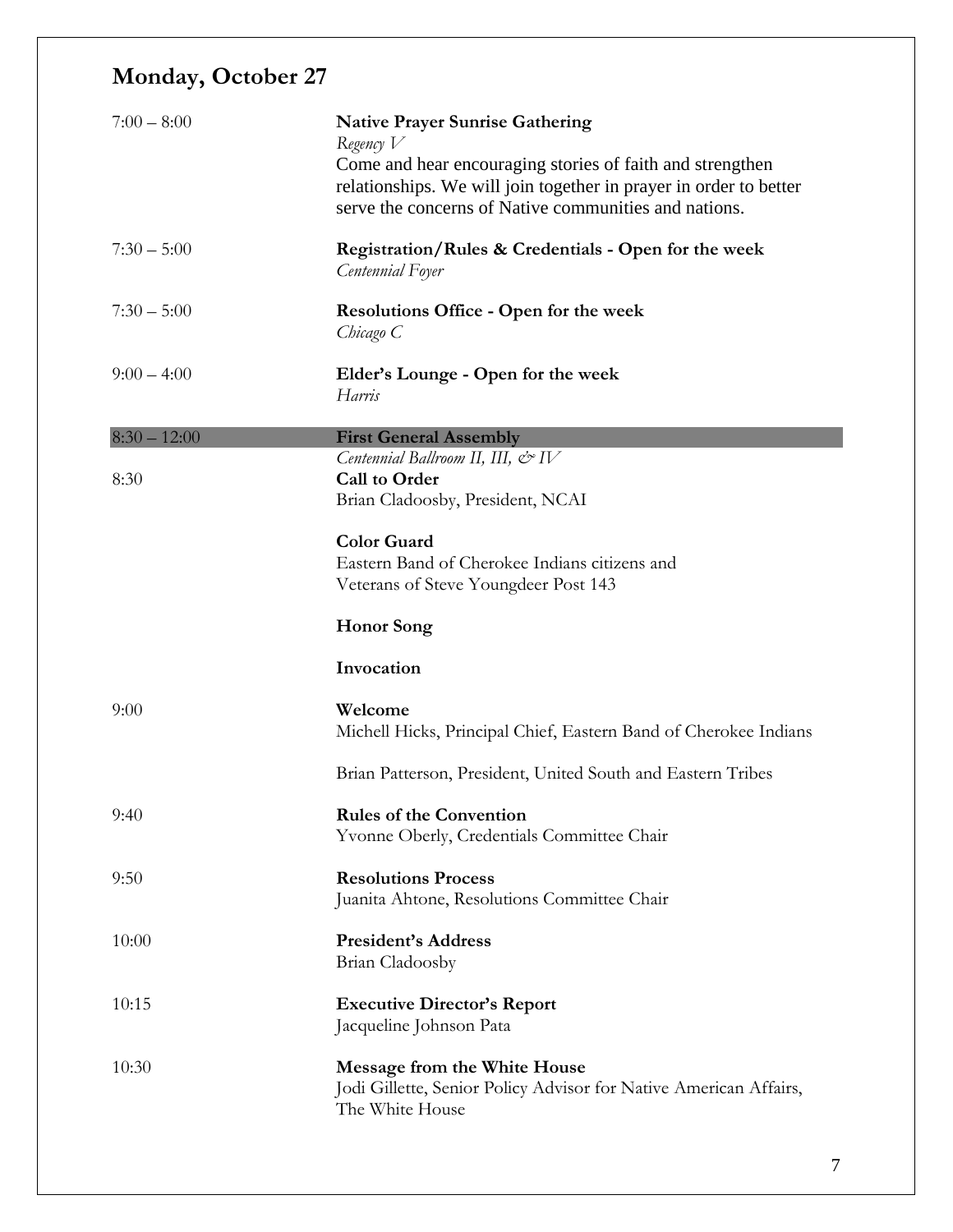| 10:50          | Julian Castro, Secretary,<br>US Department of Housing and Urban Development, video                                                                                                                         |
|----------------|------------------------------------------------------------------------------------------------------------------------------------------------------------------------------------------------------------|
| 10:55          | Gina McCarthy, Administrator,<br><b>Environmental Protection Agency</b>                                                                                                                                    |
| 11:15          | <b>DOI</b> Indian Affairs Update<br>Kevin K. Washburn, Assistant Secretary for Indian Affairs,<br>US Department of the Interior                                                                            |
| 11:30          | <b>Tribal Leader Discussion</b>                                                                                                                                                                            |
| $12:00 - 1:00$ | <b>NCAI Press Conference</b><br>Chicago D                                                                                                                                                                  |
| $12:00 - 1:30$ | Secretary of HHS Tribal Advisory Committee (STAC) Forum<br>Fairlie<br>STAC members will provide an update to tribal leaders on recent<br>STAC meetings and priorities and seek input on STAC agenda items. |
| $1:30 - 400$   | <b>Second General Assembly</b>                                                                                                                                                                             |
| 1:30           | Centennial Ballroom II, III, $\mathcal{Q}$ IV<br><b>Call to Order</b><br>First Vice President, NCAI                                                                                                        |
| $1:40 - 2:00$  | <b>Indian Health Services Update</b><br>Yvette Roubideaux, Acting Director, Indian Health Services, US<br>Department of Health and Human Services                                                          |
| $2:00 - 2:20$  | <b>Messages from Senate Committee on Indian Affairs</b><br>Mary Pavel, Staff Director, Senate Committee on Indian Affairs                                                                                  |
| $2:30 - 2:50$  | Robert A. McDonald, Secretary, Department of Veteran Affairs                                                                                                                                               |
| $2:50 - 3:10$  | <b>Consumer Financial Protection Bureau</b><br>Zixta Martinez, Associate Director of External Affairs,<br><b>Consumer Financial Protection Bureau</b>                                                      |
| $3:10 - 3:30$  | <b>Mascots</b><br>Ray Halbritter, Representative, Oneida Indian Nation                                                                                                                                     |
| $3:30 - 4:00$  | <b>Tribal Leader Discussion</b>                                                                                                                                                                            |
| $4:15 - 6:00$  | <b>Committee Meetings</b><br>Economic, Finance & Community Development - Dunwoody                                                                                                                          |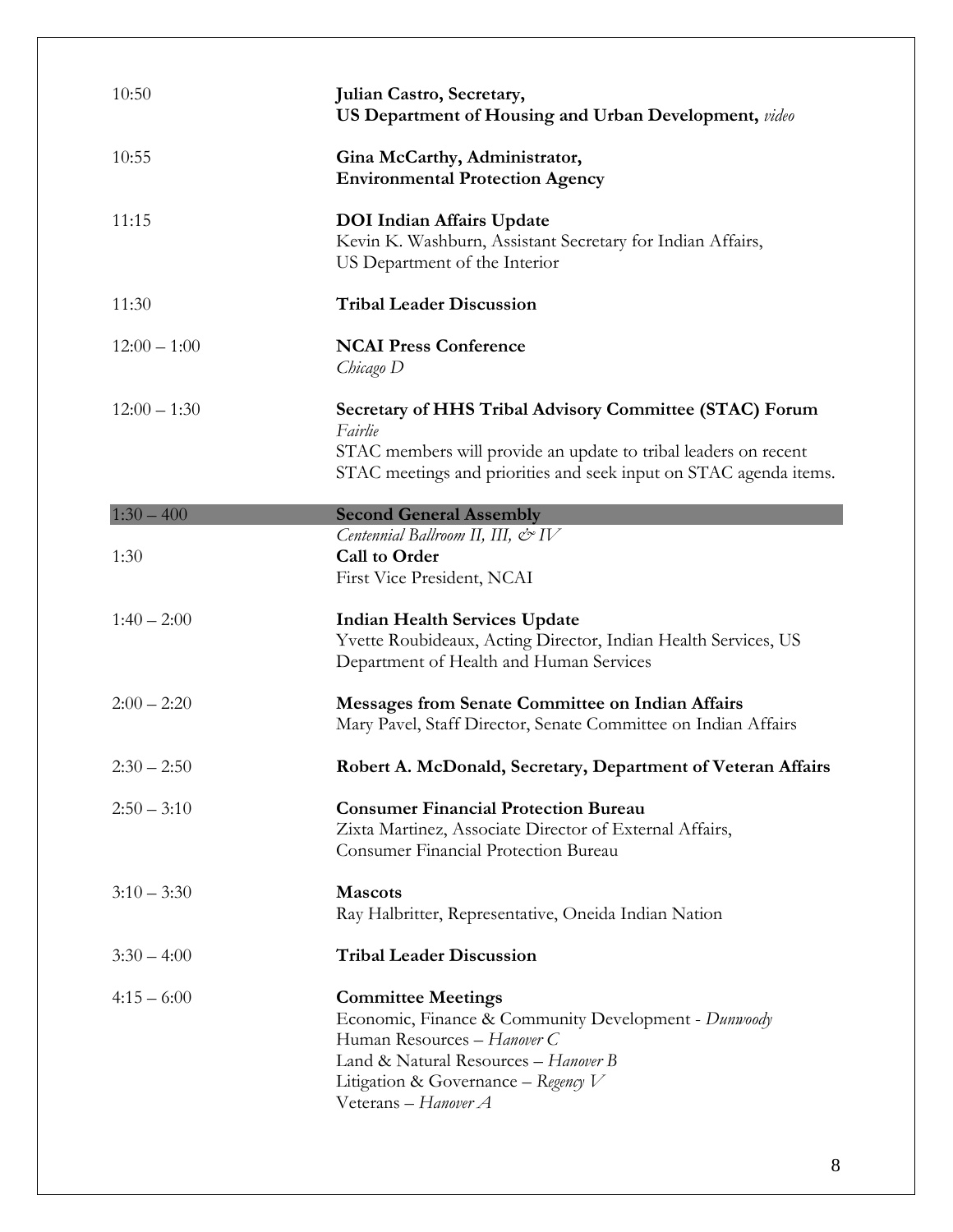| $6:00 - 6:30$ | <b>Youth Commission Daily Wrap Up</b>                                                                                                                                                                                                                                                                                                                                                                                                                                                                                                                                                                                                                                                                                                                                                                                                                                                                                                                                                                                                                     |
|---------------|-----------------------------------------------------------------------------------------------------------------------------------------------------------------------------------------------------------------------------------------------------------------------------------------------------------------------------------------------------------------------------------------------------------------------------------------------------------------------------------------------------------------------------------------------------------------------------------------------------------------------------------------------------------------------------------------------------------------------------------------------------------------------------------------------------------------------------------------------------------------------------------------------------------------------------------------------------------------------------------------------------------------------------------------------------------|
| $6:00 - 7:00$ | <b>Networking Reception</b><br>Grand Hall West & East<br>Join us for a fun evening with an opportunity to network with top<br>businesses across sectors including tribes, federal agencies,<br>corporations, non-profits, tribal enterprises, tribal entrepreneurs, and<br>artisans. Shopping, prizes and food too!                                                                                                                                                                                                                                                                                                                                                                                                                                                                                                                                                                                                                                                                                                                                       |
| $6:00 - 7:30$ | Strategy on Carcieri Fix<br>Regency $V$<br>The Carcieri Fix has been stalled for nearly six years. In the meantime<br>related litigation keeps doing damage to tribal rights. The purpose of<br>this evening session will be to discuss the development of an<br>advocacy strategy to move the legislation forward.                                                                                                                                                                                                                                                                                                                                                                                                                                                                                                                                                                                                                                                                                                                                       |
| $6:00 - 8:00$ | Rights of Way Proposed Rule*<br><b>Edgewood</b><br>The Department of the Interior will be hosting a consultation session<br>with tribal representatives on the proposed rule regarding rights-of-<br>way on Indian land, which was published on June 17, 2014 (at 79 FR<br>34455).                                                                                                                                                                                                                                                                                                                                                                                                                                                                                                                                                                                                                                                                                                                                                                        |
| $6:15-8:15$   | Consumer Financial Protection Bureau Consultation*<br>Greenbriar<br>The Consumer Financial Protection Bureau (CFPB) is holding a<br>Tribal Consultation on the CFPB's rulemaking on small dollar<br>lending.                                                                                                                                                                                                                                                                                                                                                                                                                                                                                                                                                                                                                                                                                                                                                                                                                                              |
| $6:15 - 8:00$ | Protecting Our Sacred Places: An Overview and Discussion of<br><b>Current Efforts</b><br>Hanover <sub>C</sub><br>This session will include an update from federal agencies participating<br>in the interagency MOU on "Coordination and Collaboration for the<br>Protection of Indian Sacred Sites." This MOU was adopted in<br>November 2012, and includes the Departments of Defense, the<br>Interior, Agriculture, Energy, and the Advisory Council on Historic<br>Preservation. Core Working Group members will present discussion<br>drafts on a proposal for federal trainings and a policy on<br>confidentiality regarding information on sacred places. Attendees will<br>have the opportunity to engage with members of the MOU Core<br>Working Group regarding the scope of work and future initiatives.<br>Following the Working Group's presentation, the remaining time will<br>be dedicated to open discussion and dialogue with tribal<br>organizations and individuals working for the protection of sacred<br>places across the country. |

**\*** *NCAI assists in meeting space for Consultations and Listening Sessions during the NCAI Annual Convention as a benefit to all tribes. These sessions do not require NCAI Annual Convention registration to participate.*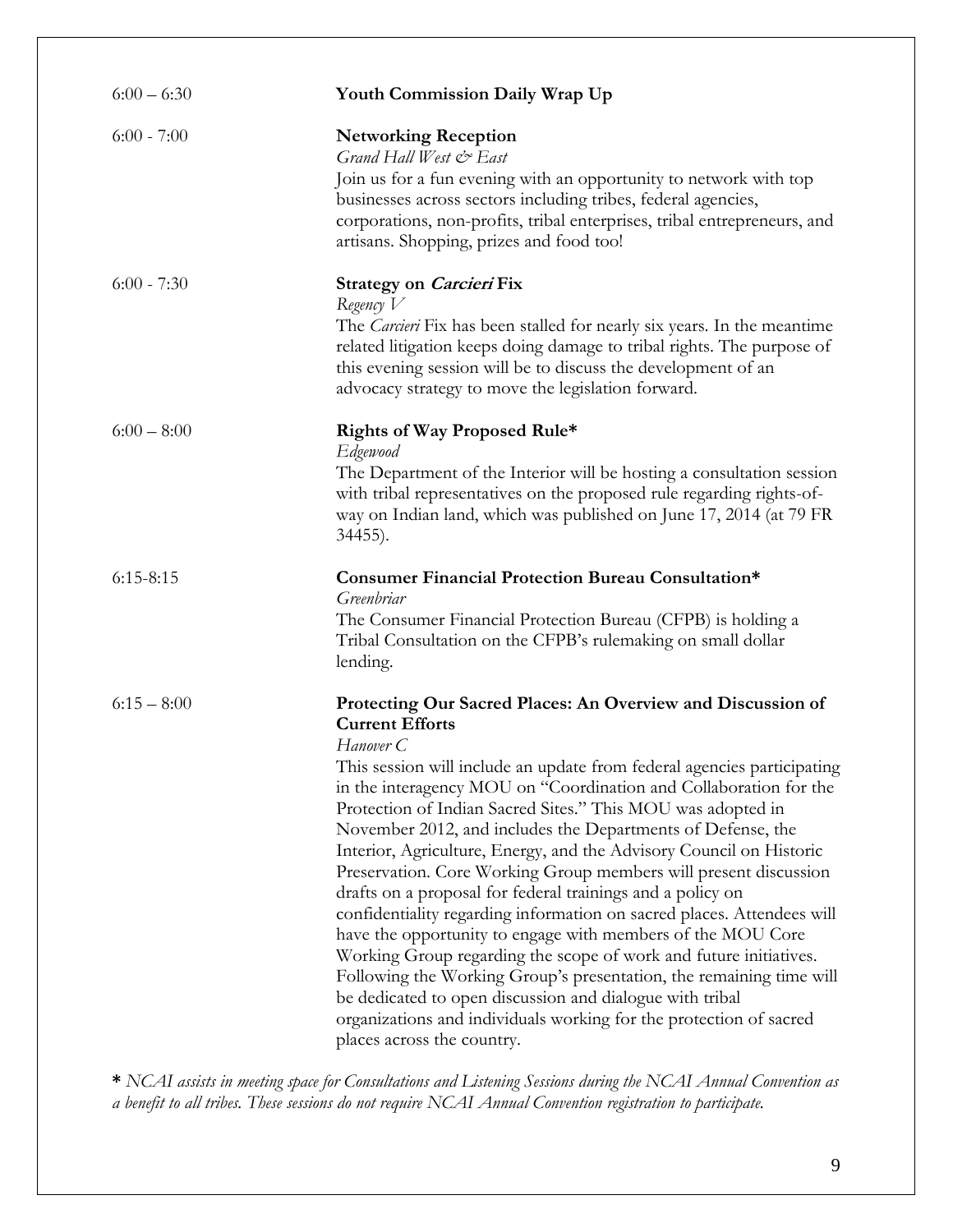# **Tuesday, October 28**

| $7:30 - 8:30$                                                                                                                                                                       | <b>Area Caucus Meetings</b>                                                                                              |                                                                                                                                                                                                                                                                                     |
|-------------------------------------------------------------------------------------------------------------------------------------------------------------------------------------|--------------------------------------------------------------------------------------------------------------------------|-------------------------------------------------------------------------------------------------------------------------------------------------------------------------------------------------------------------------------------------------------------------------------------|
| Alaska Area - Hanover A<br>Eastern Oklahoma Area - Fairlie<br>Great Plains Area - Hanover C<br>Midwest Area - Hanover E<br>Northeast Area – Chicago D<br>Northwest Area - Courtland |                                                                                                                          | Pacific Area - Hanover D<br>Rocky Mountain Area - Hanover B<br>Southeast Area - Baker<br>Southern Plains Area - Greenbriar<br>Southwest Area - Dunwoody<br>Western Area - Inman                                                                                                     |
| $10:00 - 4:00$                                                                                                                                                                      | <b>Youth Commission General Assembly</b><br>Inman                                                                        |                                                                                                                                                                                                                                                                                     |
| $9:00-5:00$                                                                                                                                                                         | Marketplace - Open for the Week<br>Grand Hall West & East                                                                |                                                                                                                                                                                                                                                                                     |
| $8:30 - 12:00$                                                                                                                                                                      | <b>Third General Assembly</b>                                                                                            |                                                                                                                                                                                                                                                                                     |
| 8:30                                                                                                                                                                                | Centennial Ballroom II, III, & IV<br><b>Call to Order</b><br>Recording Secretary, NCAI                                   |                                                                                                                                                                                                                                                                                     |
|                                                                                                                                                                                     | Announcements                                                                                                            |                                                                                                                                                                                                                                                                                     |
| $8:40 - 9:00$                                                                                                                                                                       |                                                                                                                          | Sally Jewell, Secretary, Department of the Interior                                                                                                                                                                                                                                 |
| $9:00 - 12:00$                                                                                                                                                                      | <b>Making Our Commitment!</b><br>nations to build a strong future together.                                              | Indian Country has seen considerable progress on key policy<br>priorities over the past five years. To sustain our success we need to<br>come together to define our shared priorities for the next five years<br>and identify the commitments we will make as a Congress of tribal |
|                                                                                                                                                                                     |                                                                                                                          | Join leading voices in Indian Country and tribal leaders from<br>throughout the nation as we identify our commitments and set<br>Indian Country's agenda for the next five years.                                                                                                   |
| $12:00 - 1:30$                                                                                                                                                                      | <b>Lunch Recess</b>                                                                                                      |                                                                                                                                                                                                                                                                                     |
| $12:00 - 1:00$                                                                                                                                                                      | <b>Youth Honoring Luncheon</b><br>Regency VII<br>Taylor Thomas, Miss Indian World<br>Tickets are available for purchase. | Ernie Stevens NCAI Youth Leadership Awards Presentation                                                                                                                                                                                                                             |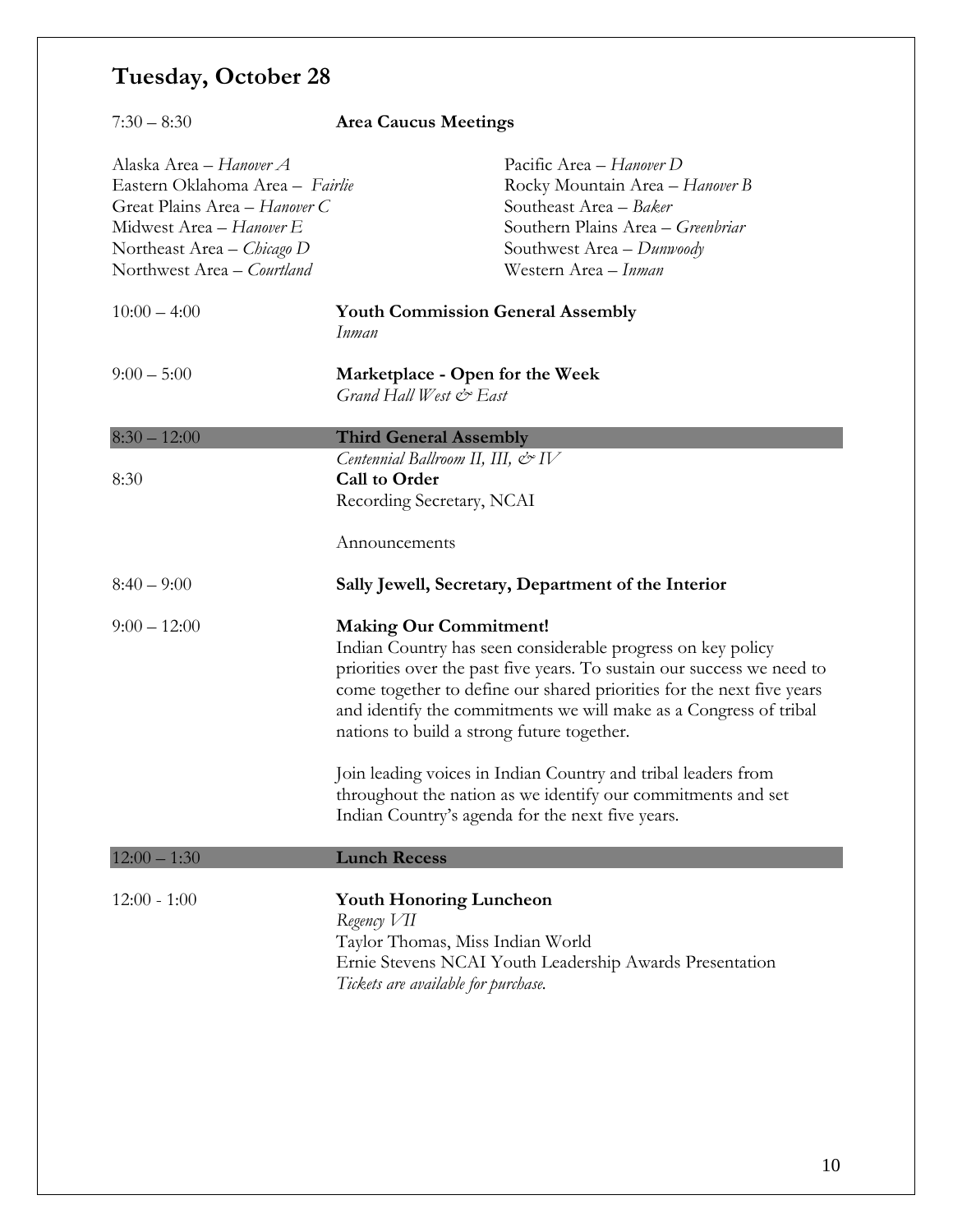#### 1:30 – 4:00 **Concurrent Breakout Sessions**

#### **The Path to Well-Being**

#### *Hanover D*

Tribes have implemented innovative wellness programs to address suicide, depression and substance abuse issues. Panelists will discuss creative and innovative programs in Indian Country that are having positive outcomes on the health and well-being of Native communities.

#### Presenters:

Robbie McGhee, Board Member, Center for Native American Youth and Board Member, National Indian Child Welfare Association, *invited* Stephanie McCladdie, M.P.A., Regional Administrator, Region IV, Substance Abuse and Mental Health Services Administration, US Department of Health & Human Services Mary Cwik, PhD, Assistant Scientist, Johns Hopkins Center for American Indian Health Francene Larzelere Hinton, BA, WMAT/JHU NARCH Director Collin Church, Native Youth Cabinet, National Congress of American Indians

#### **Redesigning the Indian Trust Resource Management System**

#### *Courtland*

NCAI has created the Trust Modernization Task Force. The Co-Chairs of the Task Force have been appointed and its work has already begun. The breakout session at Mid Year, providing a broad overview of recent changes to the trust management laws was well attended, and a webinar on bottlenecks in the appraisal process was held in September. Tribal leaders, officials, lawyers, trust resource program managers, individual landowners, and other stakeholders are invited to attend this session and to participate in the Task Force. This break out session will examine the appraisal process and other areas of trust land management and how they can be improved, from identifying the "low-hanging fruit" that can be fixed without amending federal statutes or regulations to proposing "tweaks" to the Indian Land Consolidation Act that will improve existing trust management activities or discussing more ambitious changes laws and regulations—all to give Indian tribes more options and choices, more authority, control and flexibility.

Presenters:

Kevin Washburn, Department of the Interior Mike Olguin, Tribal Council, Southern Ute Brian Gunn, Attorney, Powers Pyles Sutter and Verville PC Majel Russell, Elk River Law Office Reid Chambers, Attorney, Sonosky

### **The Boarding School Era: Moving Forward Through Generational Healing**

#### *Regency V*

This session will highlight some of the healing work being done in our communities regarding historical traumas that resulted from the Indian Boarding School era. Panelists will discuss the history of this issue and how policies and actions have affected generations of Native peoples. The session will also begin focused dialogue to address core issues that have resulted from intergenerational traumas, and the tribal-centric approaches and practices being used to heal our communities.

Moderator: Chairman Robert Shepherd, Sisseton Wahpeton Oyate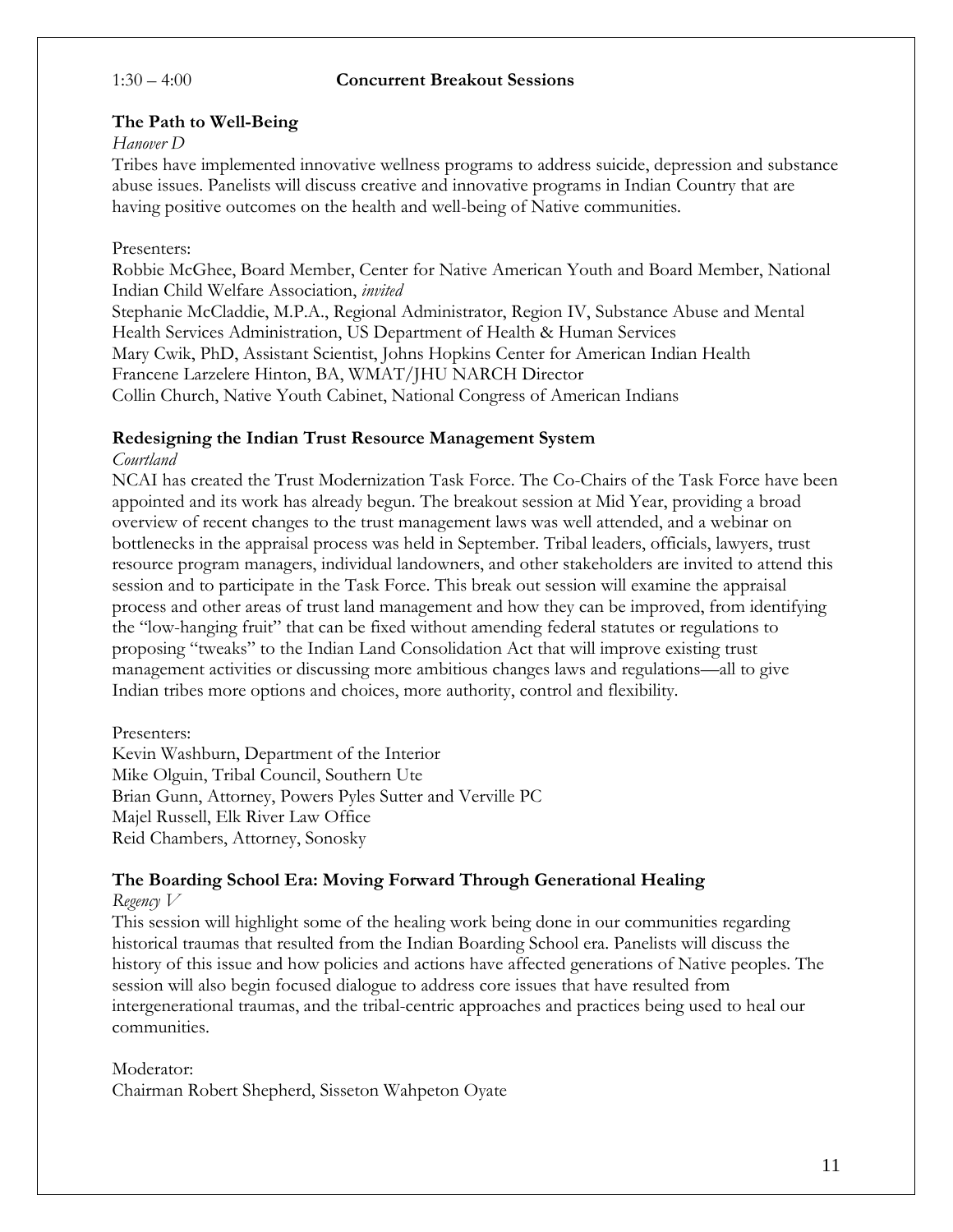#### Panelists:

Dr. Erma J. Vizenor, Chairwoman, White Earth Nation Gina Jackson, Casey Family Programs Terry Cross, Director, National Indian Child Welfare Association

#### **Tribal Emergency Management and FEMA Policy Development**

#### *Hanover B*

Implementation of Federal Emergency Management Agency (FEMA) policy and guidelines to last year's Stafford Act amendment for tribes to seek direct disaster declarations is the primary focus of the first of two sessions on tribal homeland security/emergency management. Discussion of the recent FEMA Tribal Consultation Policy will be discussed along with the revised and soon to be released Draft Tribal Declarations Pilot Guidance. FEMA officials will provide briefings and updates on other tribal affairs activities and outreach.

Presenters:

David Myers, Senior Advisor, FEMA

Stephanie Tennyson, Deputy Director of External Affairs, FEMA-DHS

Nicole Mlade, IGA Director, FEMA-DHS

Milo Booth, National Tribal Affairs Director, FEMA-DHS

Jessica Stewart, Recovery Directorate, FEMA-DHS

Sharon Thompson, Director Center for Agriculture Food Security, University of Tennessee

### **Governing through Codes & Policies: Launch of the Tribal Public Health Law Database** *Greenbriar*

Tribal nations create codes and policies to establish their authority, exercise their sovereignty and stewardship of tribal lands and citizens, and govern through cultural values. These codes and policies can serve as critical anchor points for decision-making in a context where public health, science, and development policy are shifting rapidly. In this session, we will launch a new web-based resource developed by NCAI and NIHB, called the Tribal Public Health Law Database that features information on existing tribal codes and policies developed to advance tribal public health law. We will also hear brief presentations by tribal health policy leaders describing ongoing health policy conversations nationally (e.g., training Native public health leaders; biobanking and specimen data sharing; and health coordination across jurisdictions), as well as other tools and insights designed to support tribes in developing effective codes and policies as part of strengthening governance. The session then will open to a collective discussion about how best to share information and develop technical assistance for tribes on public health code and policy development.

#### Presenters:

Montrece Ransom, Senior Public Health Analyst, Centers for Disease Control and Prevention Dr. Doris Cook, Contractor, Association of American Indian Physicians Dolores Welch, Program Manager, Association of American Indian Physicians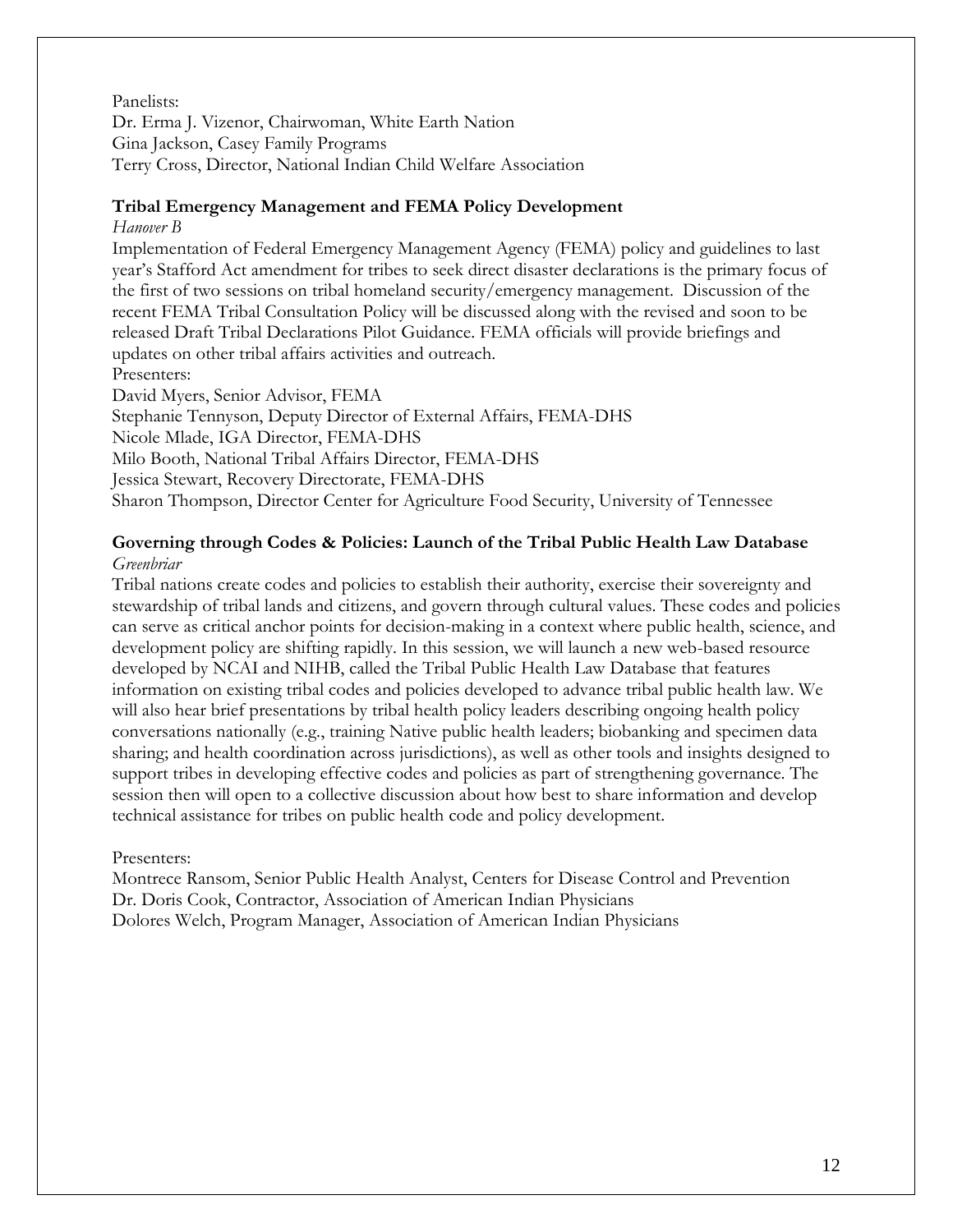#### **Tribal Tax Parity: Next Steps After a New Federal law**

*Fairlie*

NCAI is working with a coalition of tribal leaders and organizations on an initiative on taxation. The coalition was recently successful in enacting the Tribal General Welfare Exclusion Act. This session seeks to further our progress, with a focus on pushing forward on appointments to the Tribal Advisory Committee created by the Act. Also, important tribal tax issues will be considered by Congress during the Lame Duck session. Finally, we want to continue to prepare for the larger Tax Reform opportunities in the next Congress, and actions needed from tribal leaders to continue to promote good tax policy and economic growth on Indian reservations.

Moderators: Arlan Melendez, Chairman, Reno Sparks Indian Colony and John Dossett, General Counsel, NCAI

Speakers:

Elaine Buckberg, Deputy Assistant Secretary for Policy Coordination, Department of Treasury W. Ron Allen, Chairman, Jamestown S'Klallam Tribe Dante Desiderio, Executive Director, Native American Finance Officers Aurene Martin, Consultant, Spirit Rock Consulting Del Laverdure, Consultant, Crow Nation, Akin Gump

#### **Reforming Indian Education – Tribal Community Engagement**

*Baker*

This session will provide an opportunity to bring together tribal leaders, Indian education stakeholders, and federal partners to discuss Indian education reform opportunities. Indian education has played a prominent role over the last year both in the administration and in this session of Congress. The administration will discuss their "Blueprint for Reform" intended to implement meaningful reforms in the Bureau of Indian Education system. The Senate Committee on Indian Affairs will hold a listening session to continue their work on their "Indian Education Series" surveying the current state of Indian education on all levels – early childhood education, BIE schools, public education, higher education, and Native languages.

Presenters:

Dr. Charles Roessel, Director, Bureau of Indian Education Kenneth Martin, Policy Director, Senate Committee on Indian Affairs

### 4:15 – 6:00 **Subcommittee Meetings**

Disabilities – *Harris* Economic Development, Finance & Employment – *Hanover E* Education – *Hanover B* Elders – *Harris* Energy & Mineral Policy – *Hanover C* Environmental Protection & Land Use – *Greenbriar* Health – *Learning Center* Housing – *Hanover D* Human, Religious & Cultural Concerns – *Fairlie*

Indian Child & Family Welfare – *Hanover G* Jurisdiction & Tribal Government – *Regency V* Taxation – *Hanover F* Technology & Telecommunications – *Courtland* Transportation & Infrastructure – *Chicago D* Tribal Gaming – *Baker* Trust Lands, Natural Resources & Agriculture – *Dunwoody* Veterans – *Hanover A*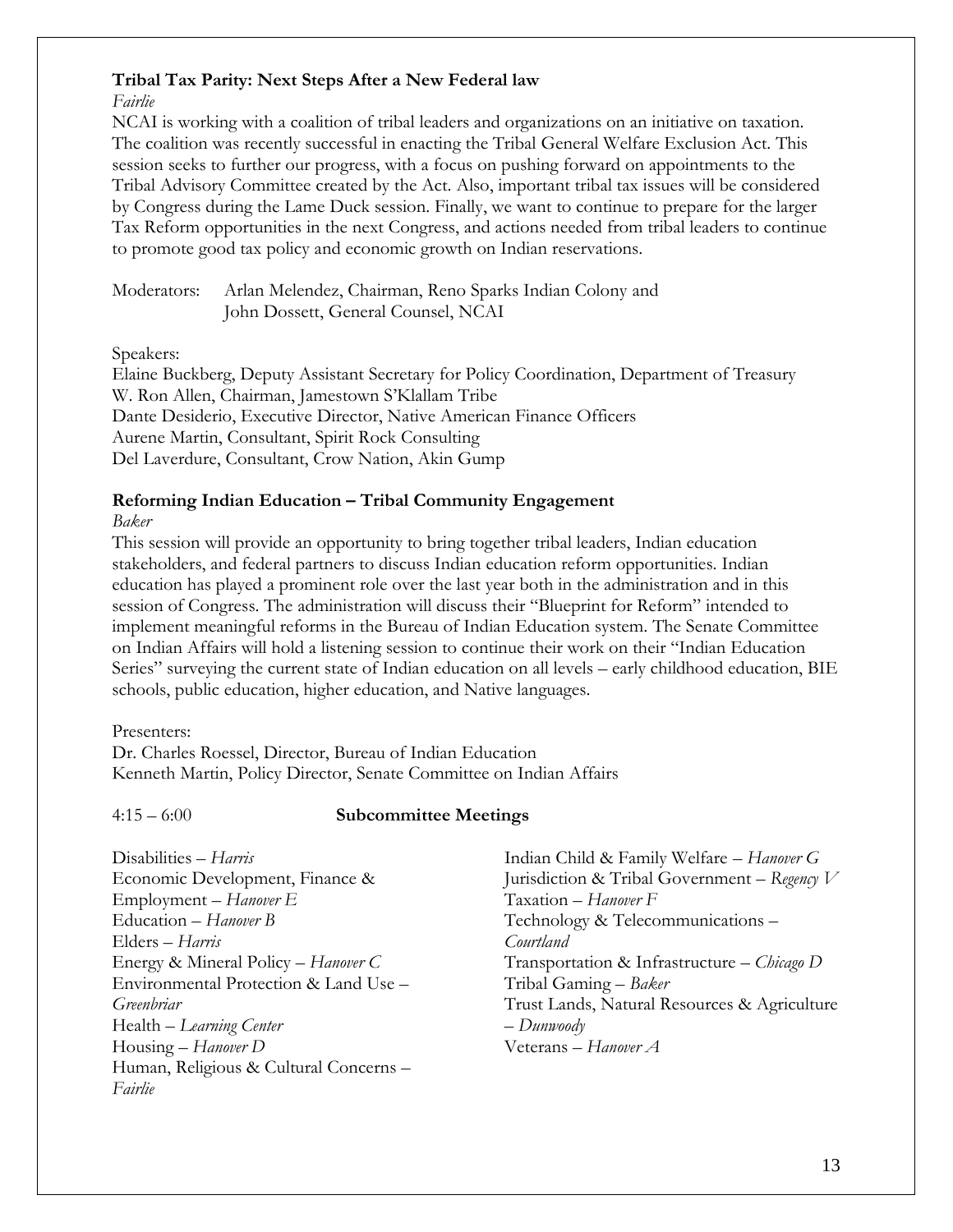| $6:00 - 8:00$ | <b>United League of Indigenous Nations Event</b><br>Regency $V$<br>The United League of Indigenous Nations Treaty was developed by<br>NCAI's Special Committee on Indigenous Nation Relationships in<br>2007. The Treaty establishes an international political and economic<br>alliance to advance the common interests of Indigenous nations on<br>several issues, including: climate change, trade and commerce,<br>cultural properties, and human rights. This meeting will consist of a<br>signing ceremony for tribes interested in endorsing the treaty and a<br>forum for discussion and presentation on important issues affecting<br>Indigenous peoples.                                                                        |
|---------------|-------------------------------------------------------------------------------------------------------------------------------------------------------------------------------------------------------------------------------------------------------------------------------------------------------------------------------------------------------------------------------------------------------------------------------------------------------------------------------------------------------------------------------------------------------------------------------------------------------------------------------------------------------------------------------------------------------------------------------------------|
| $6:00-8:00$   | <b>NCAI Technology Task Force Meeting</b><br>Courtland<br>This meeting will convene members of NCAI's Technology Task<br>Force to discuss the ongoing work in the fields of technology and<br>communications issues in Indian Country. The Task Force was<br>created during NCAI's 2013 Executive Council Winter Session and is<br>comprised of tribal leadership, tribal telecommunications companies,<br>Information Technology (IT) experts, business entrepreneurs, and<br>representatives from tribal organizations. The Task Force will meet<br>to discuss technology initiatives that could benefit tribal education,<br>healthcare, governance, and public safety. Conference attendees are<br>encouraged to attend this meeting. |
| $7:00 - 9:00$ | It's Hoop Time!<br>Harland Unit of Boys & Girls Clubs Metro Atlanta, 435 Peeples Street<br>Bring your tennis shoes and come show off your skills. Youth, tribal<br>leaders and professional basket players are all invited for fun night.                                                                                                                                                                                                                                                                                                                                                                                                                                                                                                 |

favorite player!

All are welcome! If you don't play, come out and cheer on your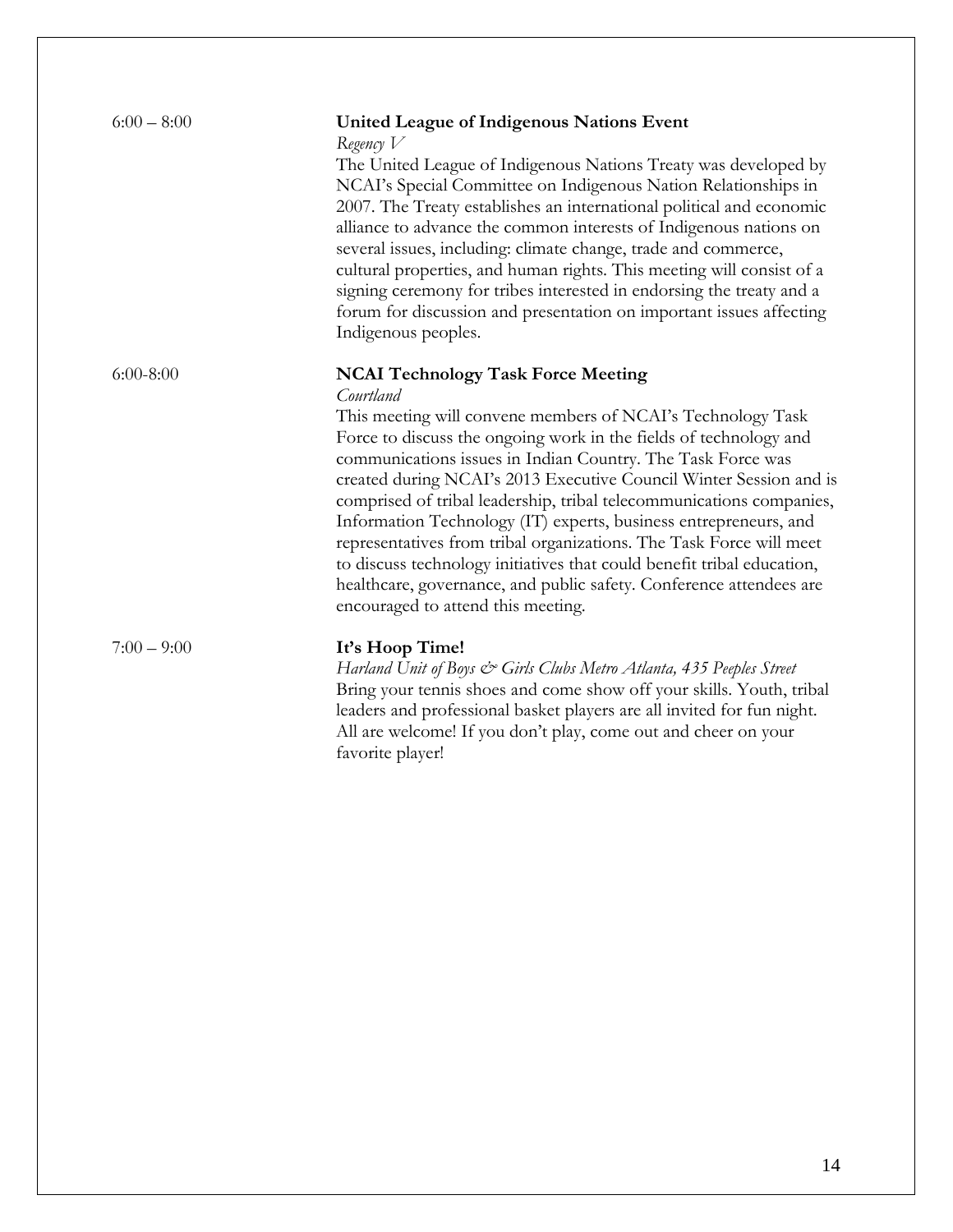# **Wednesday, October 29**

# 7:30 – 8:30 **Area Caucus Meetings**

| Alaska Area – Hanover A<br>Eastern Oklahoma Area - Fairlie<br>Great Plains Area - Hanover C<br>Midwest Area - Hanover E<br>Northeast Area – Chicago D<br>Northwest Area - Courtland |                                                                                                                    | Pacific Area - Hanover D<br>Rocky Mountain Area - Hanover B<br>Southeast Area - Baker<br>Southern Plains Area - Greenbriar<br>Southwest Area - Dunwoody<br>Western Area - Inman                                                                                                                                                                                                                                                                          |
|-------------------------------------------------------------------------------------------------------------------------------------------------------------------------------------|--------------------------------------------------------------------------------------------------------------------|----------------------------------------------------------------------------------------------------------------------------------------------------------------------------------------------------------------------------------------------------------------------------------------------------------------------------------------------------------------------------------------------------------------------------------------------------------|
| $9:00 - 4:00$                                                                                                                                                                       | <b>Youth Commission General Assembly</b><br>Inman                                                                  |                                                                                                                                                                                                                                                                                                                                                                                                                                                          |
| $9:00 - 5:00$                                                                                                                                                                       | Marketplace Open<br>Grand Hall West & East                                                                         |                                                                                                                                                                                                                                                                                                                                                                                                                                                          |
| $8:30 - 11:30$                                                                                                                                                                      | <b>Fourth General Assembly</b>                                                                                     |                                                                                                                                                                                                                                                                                                                                                                                                                                                          |
| 8:30                                                                                                                                                                                | Centennial Ballroom II, III, $\mathcal{Q}$ <sup>1</sup> V<br><b>Call to Order</b><br>Dennis Welsh, Treasurer, NCAI |                                                                                                                                                                                                                                                                                                                                                                                                                                                          |
| $8:30 - 10:00$                                                                                                                                                                      | Announcements                                                                                                      | Honoring Nations Finalist Presentations & Award<br>Please join Honoring Nations for a special plenary session to learn<br>about and celebrate success in tribal governance. The six 2014<br>Honoring Nations finalists will each share a 10-minute presentation<br>about their inspiring and innovative work. At the conclusion of the<br>presentations, the Honoring Nations Board of Governors will<br>announce the awards for High Honors and Honors. |
|                                                                                                                                                                                     | The 2014 Honoring Nations finalists are:                                                                           |                                                                                                                                                                                                                                                                                                                                                                                                                                                          |
|                                                                                                                                                                                     | Lummi Nation                                                                                                       | Lummi Wetland and Habitat Mitigation Bank                                                                                                                                                                                                                                                                                                                                                                                                                |
|                                                                                                                                                                                     | Port Gamble S'Klallam Tribe                                                                                        | Port Gamble S'Klallam Tribe Child Welfare Program                                                                                                                                                                                                                                                                                                                                                                                                        |
|                                                                                                                                                                                     | Ohkay Owingeh                                                                                                      | Owe'neh Bupingeh Rehabilitation Project                                                                                                                                                                                                                                                                                                                                                                                                                  |
|                                                                                                                                                                                     | Potawatomi Leadership Program<br>Citizen Potawatomi Nation                                                         |                                                                                                                                                                                                                                                                                                                                                                                                                                                          |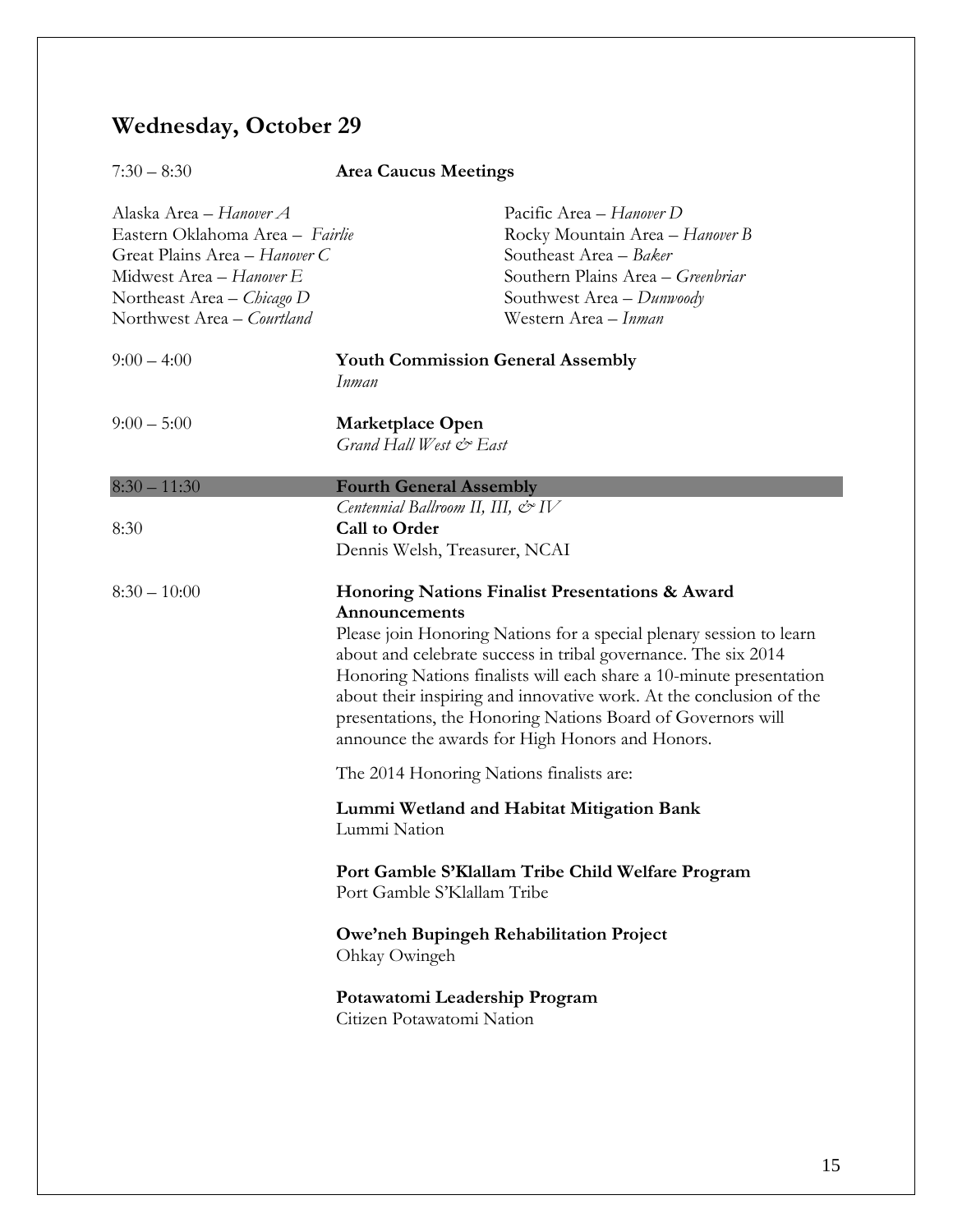|                 | Scott County Association for Leadership and Efficiency<br>(SCALE)                                                                            |
|-----------------|----------------------------------------------------------------------------------------------------------------------------------------------|
|                 | Shakopee Mdewakanton Sioux Community                                                                                                         |
|                 | <b>Swinomish Climate Change Initiative</b><br>Swinomish Indian Tribal Community                                                              |
|                 |                                                                                                                                              |
| $10:00 - 11:30$ | First Kids 1st                                                                                                                               |
|                 | National Congress of American Indians                                                                                                        |
|                 | National Indian Child Welfare Association                                                                                                    |
|                 | National Indian Education Association                                                                                                        |
|                 | National Indian Health Board                                                                                                                 |
|                 | Jim Clark, President and CEO, Boys and Girls Club of America                                                                                 |
|                 | Leo Nolan, Native Vision, Johns Hopkins Center for American                                                                                  |
|                 | Indian Health                                                                                                                                |
|                 | Clark Gaines, Native Vision, NFL Players Association                                                                                         |
|                 | Brian Weeden, Co-President, UNITY, Inc.                                                                                                      |
|                 | Raina Thiele, Associate Director, The White House                                                                                            |
|                 | Erin Bailey, Executive Director, Center for Native American Youth                                                                            |
| $11:30 - 12:30$ | "Walking with the Next Generation"                                                                                                           |
|                 | National Native American Just Move It! Healthy Lifestyles                                                                                    |
|                 | Walk, Run, Rally and Wellness Marketplace                                                                                                    |
|                 | Grand Hall Lobby                                                                                                                             |
|                 | 11 <sup>th</sup> Annual National Native American Health & Fitness Walk hosted                                                                |
|                 | by NCAI, Nike N7, and the Indian Health Service. Come and join                                                                               |
|                 | leaders from more than 500 nations as we all "Walk the Talk," and                                                                            |
|                 | show our commitment to wellness. All participants will receive                                                                               |
|                 | Healthy Lifestyles incentives!                                                                                                               |
|                 |                                                                                                                                              |
| $12:30 - 1:30$  | <b>Get Your Native Business Online!</b>                                                                                                      |
|                 | Hanover <sub>F</sub>                                                                                                                         |
|                 | The Google my Business and Accelerate with Google Academy programs are                                                                       |
|                 | designed to help businesses to learn about digital marketing to grow<br>their presence online. Participants will learn about how to make the |
|                 | most of the web using Google tools, including Google Maps,                                                                                   |
|                 | Google+, and Google AdWords. Come prepared to learn how to get                                                                               |
|                 | your business on the map and learn how to access the Accelerate                                                                              |
|                 | with Google Academy. Participants are encouraged (but not required) to                                                                       |
|                 | bring their laptop/tablet/phone to get the most out of this session.                                                                         |
|                 | Trainers: Kris Easton and Hillary Ross, Google                                                                                               |
|                 |                                                                                                                                              |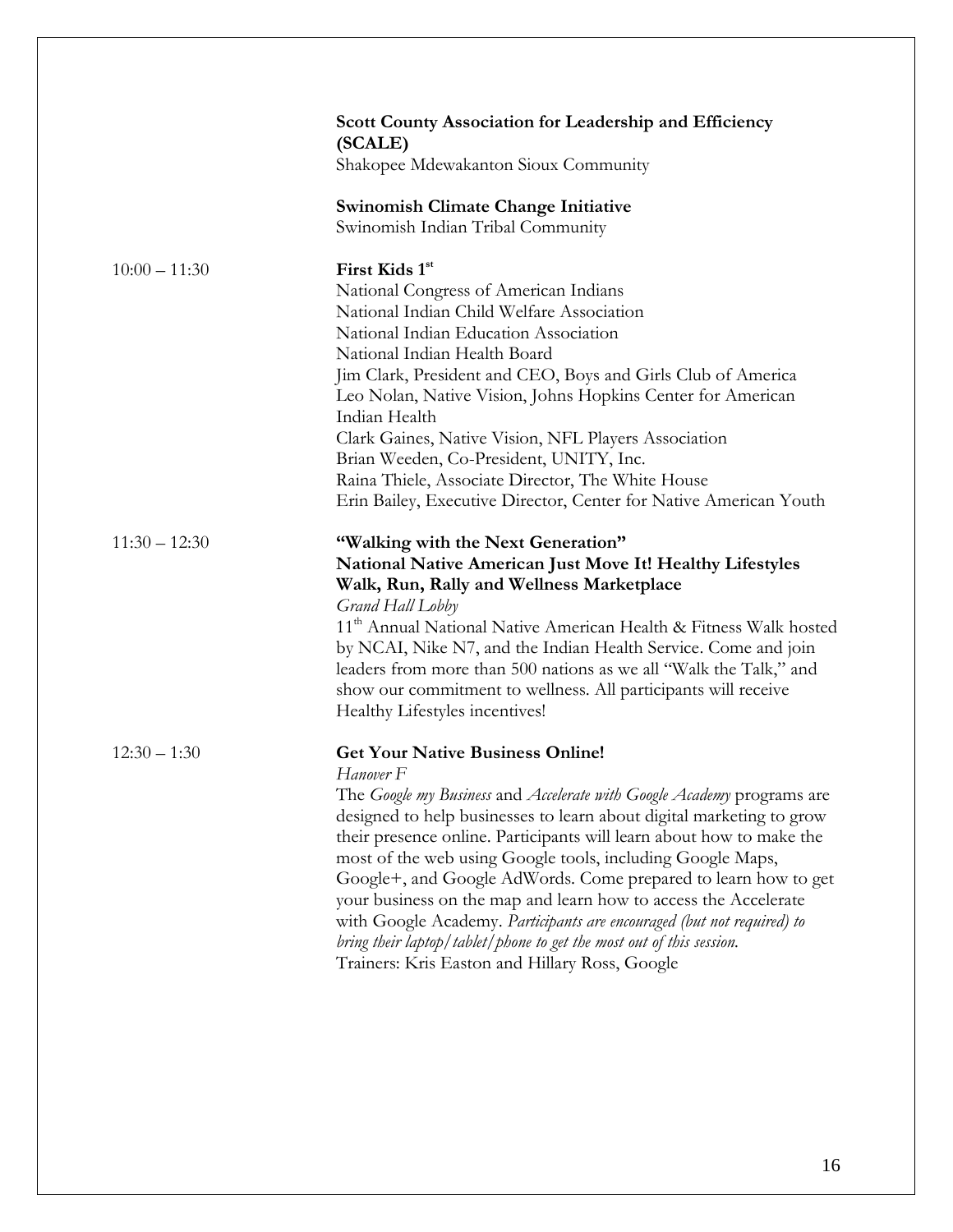### 12:30 – 1:30 **US Department of Education – Tribal Consultation: Native Youth Initiative\***

*Hanover B*

The Department is considering making discretionary grants for FY 2015 that would fund culturally-relevant, place-based strategies that are designed to improve the educational and life outcomes for children and youth in tribal communities. Recognizing the importance of tribal self-determination, the grants would support a coordinated intervention strategy chosen by the tribal community, within the context of a more comprehensive approach to youth development planned by that community.

1:30 – 4:00 **Concurrent Breakout Sessions**

### **Oral Health is Good Health**

*Hanover D*

This session will provide an introduction to the Dental Health Aid Therapist program (DHAT), present research on the oral health needs in Indian Country, provide information on the legislative efforts in various states, and the specific efforts by tribal leaders in their states.

Presenters:

Brian Cladoosby, President, National Congress of American Indians and Chairman, Swinomish Indian Tribal Community Terry Batliner, DDS, Associate Director, Center for Native Oral Health Research, University of Colorado, Anschutz Medical Campus David Jordan, Project Director, Dental Access Project, Community Catalyst Michael E. Bird, Chairman, Kewa Pueblo Health Corporation and Board Member, Health Action New Mexico

### **Modern Tribal Government, Tribal Constitutions, and Tribal Sovereignty**

*Regency VI*

Tribal governments are taking on increasing responsibilities, running everything from health clinics to schools to police departments to large economic developments operations. Tribes often have hundreds or thousands of employees in a variety of operations. In this context, are the old tribal constitutions from the 1930's still adequate for today's tribal governments? This session will explore several topics in tribal government, with a focus on building strong internal mechanisms to handle today's challenges.

Presenters:

Rocky Barrett, Chairman, Citizen Potawatomi Nation, *invited* Richard Luarkie, Governor, Pueblo of Laguna Justin Beaulieu, Constitution Reform Initiative Coordinator, Red Lake Nation Erma Vizenor, Chairwoman, White Earth Nation, *invited*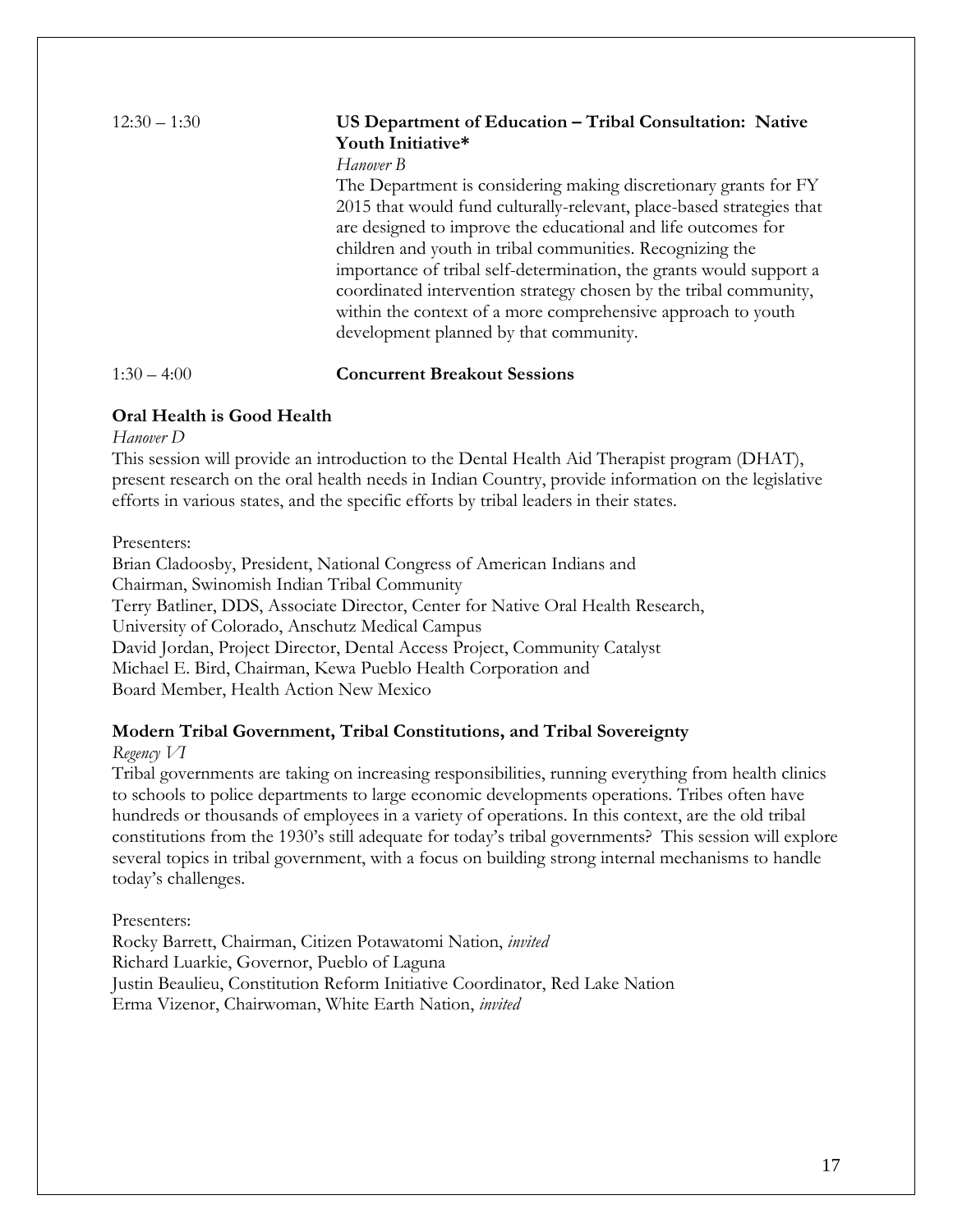#### **Modernizing Funding of the Trust Responsibility**

#### *Dunwoody*

A part of trust reform/modernization should include improving the way federal funding that upholds the trust responsibility is delivered to tribes. NCAI and tribes assert that federal funding for health, education, infrastructure and other programs to tribes are trust obligations and should be mandatory. Yet, federal agencies struggle in defining, understanding, and meeting the needs in Indian Country. Many tribes now effectively administer federal programs through selfdetermination, self-governance, and improved efficiency with the 477 model.

#### Presenters:

Kitcki Carroll, Executive Director, United South and Eastern Tribes W. Ron Allen, Chairman, Jamestown S'Klallam Tribe Will Micklin, First Vice President, Central Council Tlingit and Haida Indian Tribes of Alaska Cyndi Ferguson, Self-Governance Specialist, Sense, Inc.

#### **Tribal Homeland Security**

#### *Hanover A*

Wide-ranging topics on national homeland security issues and tribal government significance are included in this second of two tribal homeland security/emergency management sessions. Department of Homeland Security (DHS) operations and initiatives on human trafficking; tribal IDs, travel and border crossing and security; and, tribal governmental affairs updates; FirstNet tribal outreach for a tribal public safety wireless broadband network; and, the tribally-proposed DHS national Tribal Advisory Council, will be discussed.

#### Presenters:

Kimberly Walton, Assistant Administrator, Department of Homeland Security – Transportation Security Administration (TSA)

Bryan Hudson, Policy Advisor, Department of Homeland Security -TSA

Maurice Gill, Director – State Tribal Local Liaison Office,

Department of Homeland Security – Customs and Border Protection

Harold Hurtt, Assistant Director, Office of State Tribal and Local,

Department of Homeland Security - Immigration Customs Enforcement

Richard Broncheau, Emergency Management Coordinator, Nez Perce Tribe

#### **Land to Trust – The Goal for the Next Two Years**

#### *Courtland*

Under the Obama Administration, the Department of the Interior has made great strides in increasing land restoration for Indian tribes, with the acquisition of over 275,000 acres. However, Secretary Jewell has set a goal of 500,000 acres of restored lands, and tribes will need to do their part to meet this goal. This session will be devoted to working together to restore the tribal land base.

Moderators: Chairman Arlan Melendez, Reno Sparks, and John Dossett, General Counsel, NCAI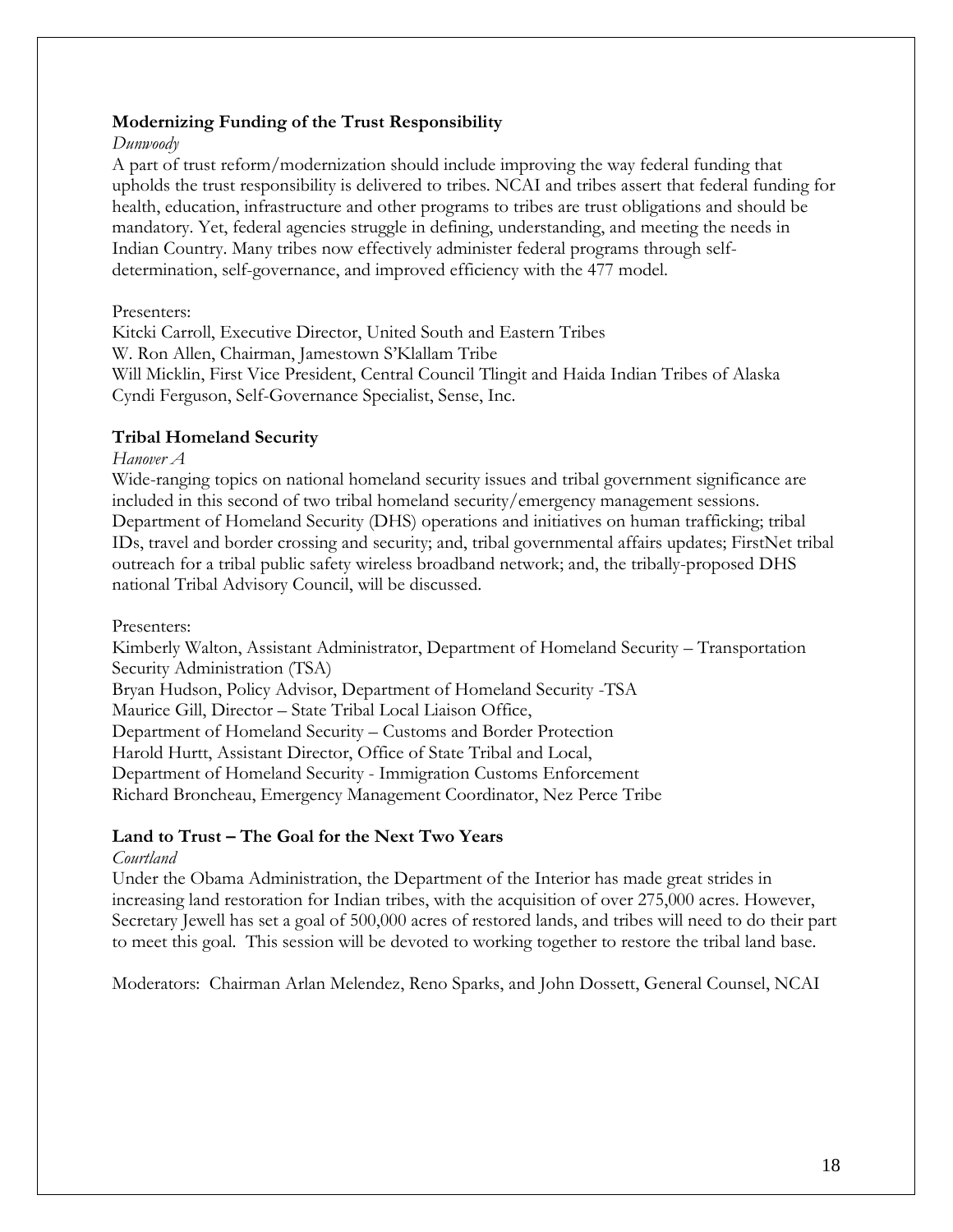#### **Tribal Promise Zones and Food Sovereignty: Securing Indian Country's Future through Community Development, Economic Development, and Food Production**  *Hanover C*

This session will look at a few different ways tribes can help boost economic development and security in their communities. First, the Obama Administration recently announced its second Promise Zone Competition which looks to designate particular areas of the country as Promise Zones "to create a new pathway to the middle class by partnering with local communities and businesses to create jobs, increase economic security, improve educational opportunities, and reduce violent crime." Attendees will hear from USDA, one of the partner agencies with HUD, on the initiative as well as from Choctaw Nation of Oklahoma, the first tribal Promise Zone. Next, there will be look at tribal economic development through food production and the potential for value added food products in Indian Country.

#### Presenters:

Leslie Wheelock, Director, Office of Tribal Relations at USDA Sara-Jane Smallwood, Director of Public Policy & Promise Zone Coordinator, Choctaw Nation of Oklahoma Zach Ducheneaux, Program Manager, Intertribal Agriculture Council

#### **Advocating for Youth – Putting our First Kids 1st**

#### *Fairlie*

In this session we will discuss how to advocate on issues of importance to Native youth. The discussion will center on how to implement an effective advocacy strategy and the advocacy tools that can be used at the local, state, and federal level to bring awareness to issues – especially those issues that affect youth in their local communities. NCAI and its First Kids 1<sup>st</sup> partners will discuss specific issues and work through the factors to be considered at each level of advocacy and will engage participants in the ways that they can move the First Kids  $1<sup>st</sup>$  agenda forward in their families, in their local communities, in their tribal governments, and at the national level.

#### Speakers:

Denise Desiderio, Policy and Legislative Director, National Congress of American Indians Sarah Kastelic, Deputy Director, National Indian Child Welfare Association Ahniwake Rose, Executive Director, National Indian Education Association Stacey Bohlen, Executive Director, National Indian Health Board Cassandra Holt, Sault Ste. Marie tribal member Michelle L. Castagne, Sault Ste. Marie tribal member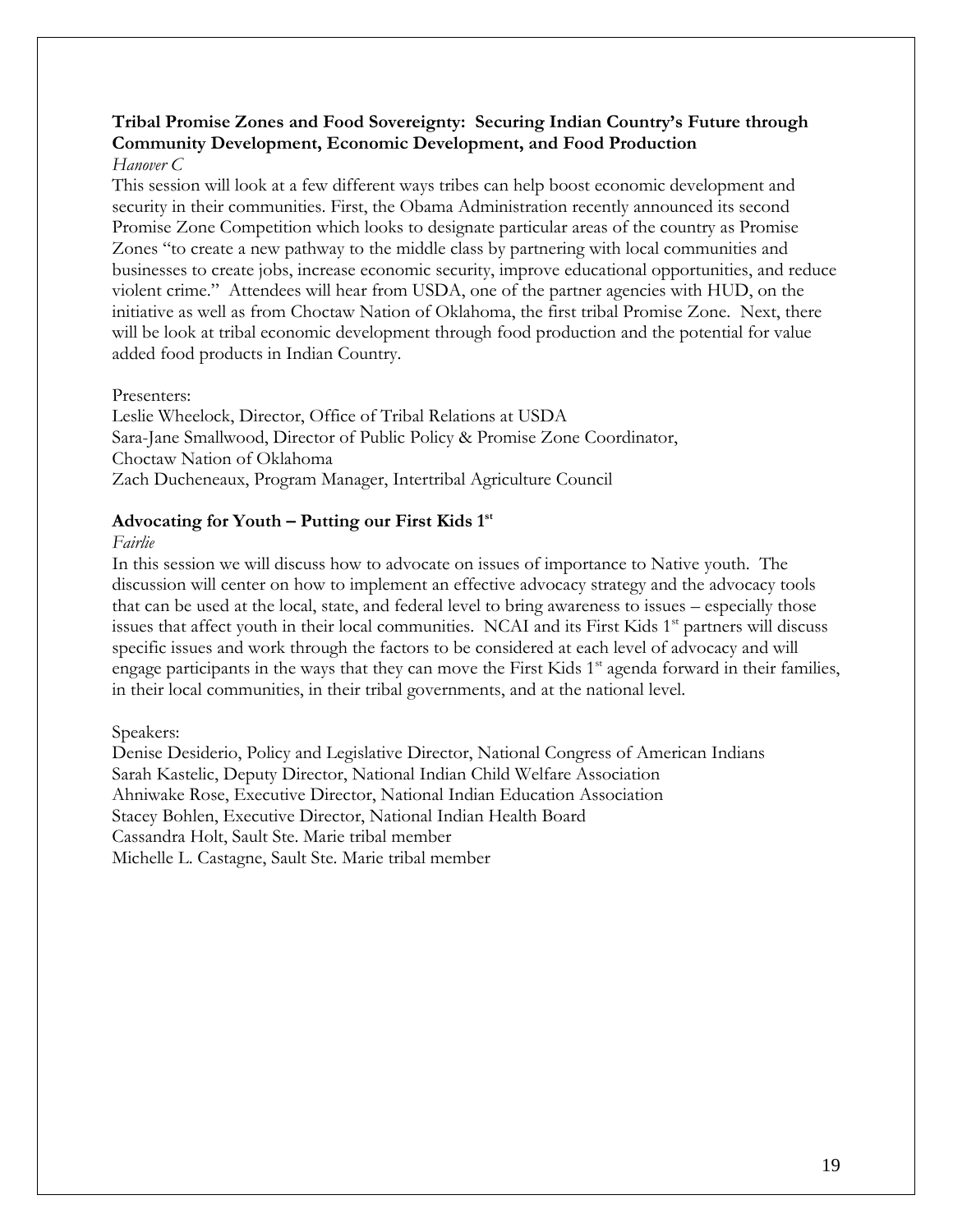#### **Decolonizing Tribal Child Welfare: Reclaiming our sovereignty through our traditions and culture**

#### *Greenbriar*

As the movements towards self-determination and self-governance grows stronger in Indian Country many tribes are examining how they can reclaim their traditions and cultural approaches to preventing child abuse and neglect. Key to this work is the understanding of how colonization has affected tribal communities and their efforts to respond to child abuse and neglect. Many tribes are reforming their existing child welfare systems using community based processes that focus on the renewal of tribal traditions, beliefs, and customs in their child welfare services. This includes tribal codes, program policies and procedures, court processes, and service delivery. This workshop will provide information on how tribes are decolonizing their child welfare systems through culturally based program designs and implementation, and the role tribal leadership plays in this process.

#### Presenters:

Terry Cross, Executive Director, National Indian Child Welfare Association Suzanne Garcia, Assistant General Counsel, Washoe Tribe

#### **Safety for Native Women: An Update on Implementation of the VAWA Tribal Jurisdiction Provisions**

#### *Baker*

This breakout session will feature an update on the exercise of criminal jurisdiction over non-Indians authorized by the Violence Against Women Reauthorization Act of 2013. The panel will include representatives from the three tribes who have begun exercising criminal jurisdiction over non-Indians. This breakout session is intended for tribal leaders who want to plan for VAWA implementation whether it is next year, 5 years or 10 years down the road—and hear updates from the experiences of the tribes exercising jurisdiction on an accelerated basis. We will also share information about useful tools developed by the Intertribal Technical-Assistance Working Group including a tribal code development checklist.

#### Speakers:

Fred Urbina, Attorney General, Pascua Yaqui Tribe Jill Engel, Chief Prosecutor, Pascua Yaqui Tribe O.J. Flores, Assistant Chief Prosecutor, Pascua Yaqui Tribe Sharon Jones Hayden, SA/DV Prosecutor (and SAUSA), Tulalip Tribe Michelle Demmert, Reservation Attorney, Tulalip Tribe Brent Leonhard, Attorney, Confederated Tribes of the Umatilla Indian Reservation Kyle Daley, Prosecutor, Confederated Tribes of the Umatilla Indian Reservation Ryan Rusche, Attorney, Fort Peck Assiniboine & Sioux Tribes, *invited*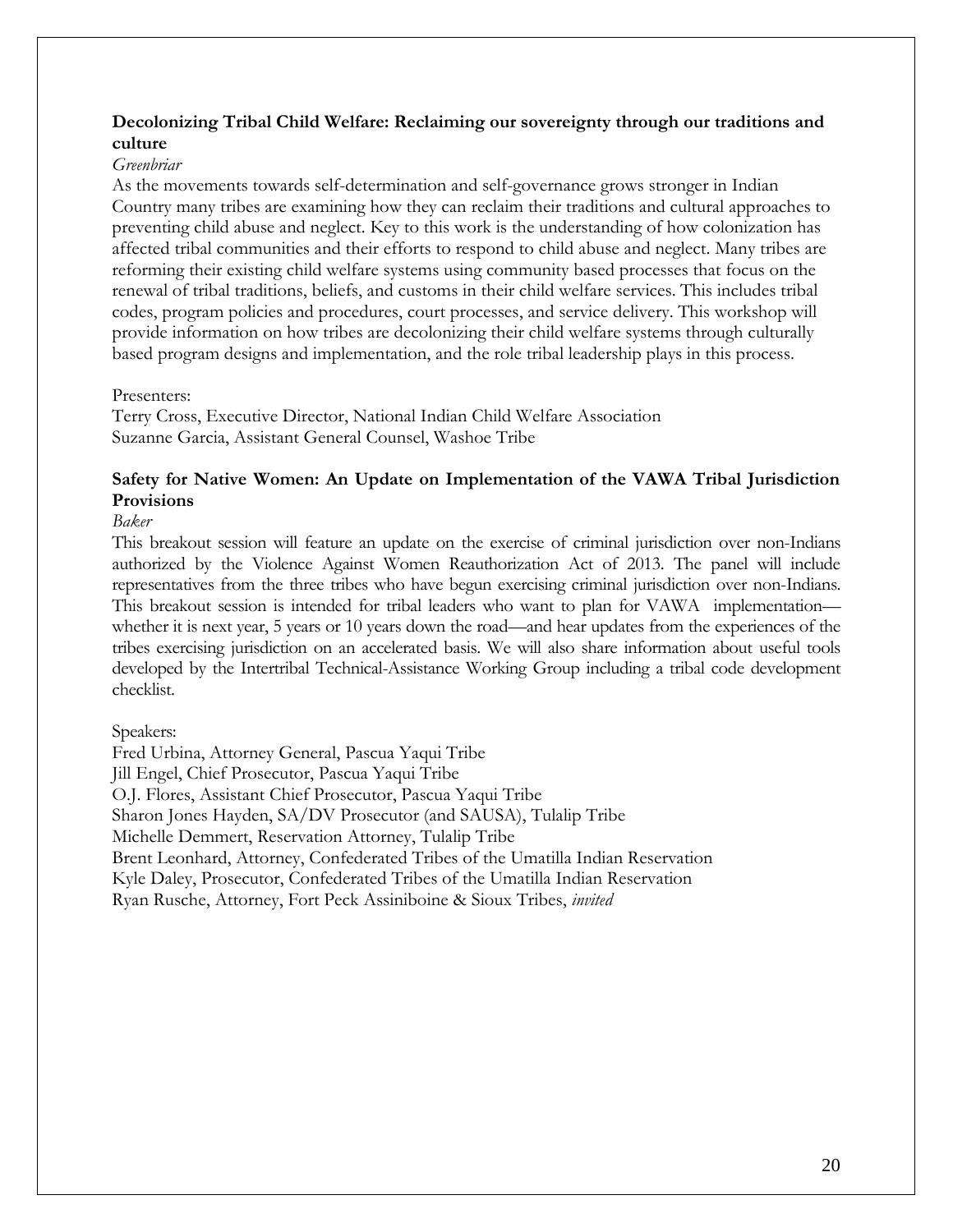4:15 – 6:00 **Subcommittee Meetings** Disabilities – *Harris* Economic Development, Finance & Employment – *Hanover E* Education – *Hanover B* Elders – *Harris* Energy & Mineral Policy – *Hanover C* Environmental Protection & Land Use – *Greenbriar* Health – *Learning Center* Housing – *Hanover D* Human, Religious & Cultural Concerns – *Fairlie* Indian Child & Family Welfare – *Hanover G* Jurisdiction & Tribal Government – *Regency V* Taxation – *Hanover F* Technology & Telecommunications – *Courtland* Transportation & Infrastructure – *Chicago D* Tribal Gaming – *Baker* Trust Lands, Natural Resources & Agriculture – *Dunwoody* Veterans – *Hanover A* 5:30 – 6:00 **Youth Commission End of the Day Wrap Up** *Inman* 6:00 – 8:00 **Tribal Climate Change Task Force** *Courtland* At NCAI's 2014 Mid-Year Conference, our membership requested action on NCAI Resolution #REN-13-020, which calls for the creation of a Tribal Climate Change Task Force to help set NCAI's climate change policy and establish a clear agenda of Indian Country action items. This meeting will be the first of the Task Force. The Task Force, which will be overseen by two chairpersons (one or both tribal leaders, with one potentially being a tribal programmatic person), will establish an agenda, set a list of priorities, and develop a Resolution for consideration by NCAI membership on climate change policy and action in Indian Country. The meeting will have presentations by scientists both in Indian Country and internationally on climate change policy targets. 6:00 – 8:00 **#OneLouder Native Vote Talent Competition** *Centennial Ballroom I* Join us as we celebrate the importance of the Native Vote and show exactly how each Indian Country talent and voice makes Native Vote #OneLouder. Compete to win a Google Nexus Tablet or other great prizes. All talents welcome! Sign up at NativeVote.org Come to enjoy the DJ and performances; eat delicious food; visit the Native Vote Photo Booth and win prizes for posting your best photos on social media outlets; and more! Don't forget to bring your smart phone! The audience will be voting for the best performance via social media.

**\*** *NCAI assists in meeting space for Consultations and Listening Sessions during the NCAI Annual Convention as a benefit to all tribes. These sessions do not require NCAI Annual Convention registration to participate.*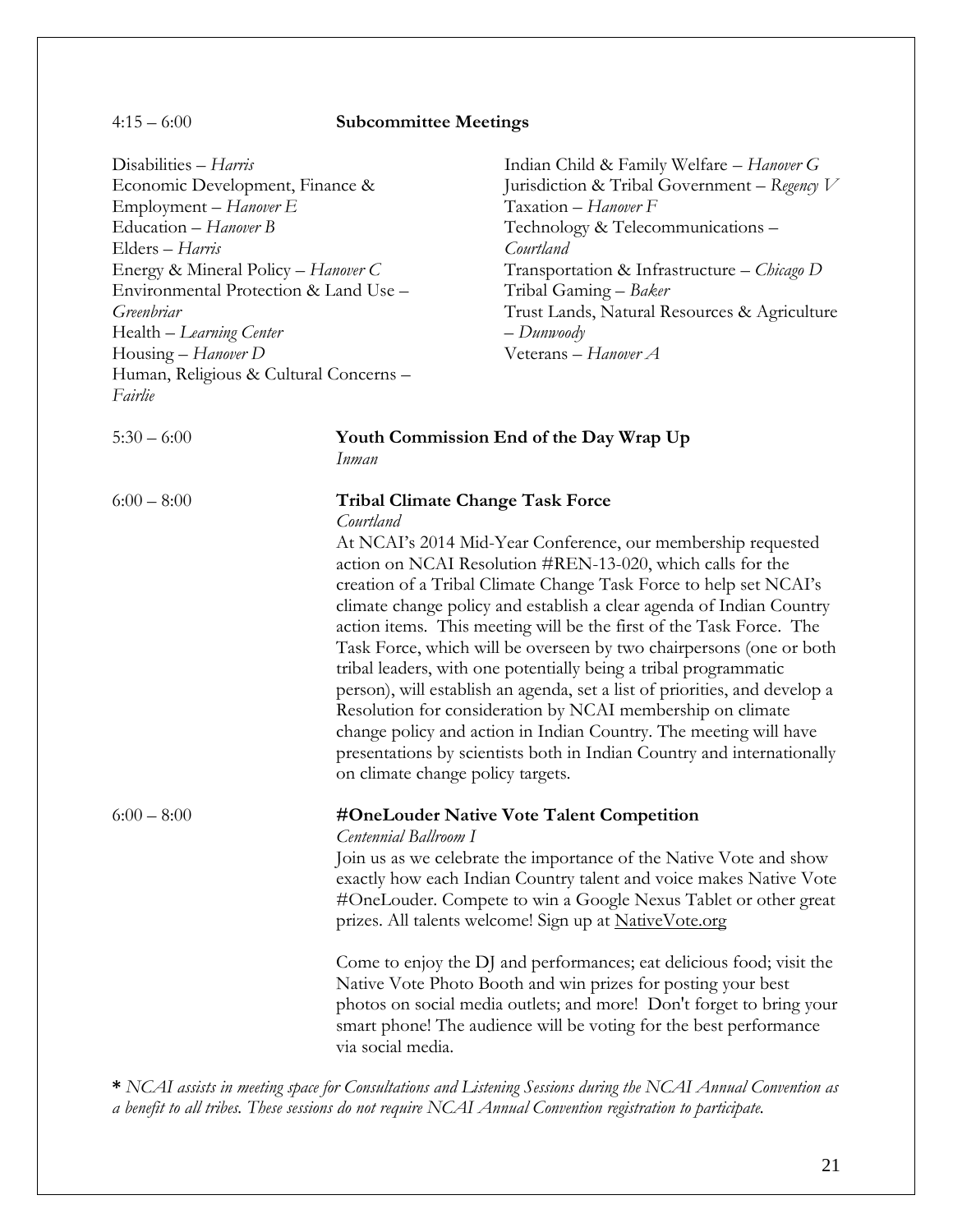# **Thursday, October 30**

| $7:30 - 8:30$                                                                                                                                                                                        | <b>Area Caucus Meetings</b>                                                            |                                                                                                                                                                                 |
|------------------------------------------------------------------------------------------------------------------------------------------------------------------------------------------------------|----------------------------------------------------------------------------------------|---------------------------------------------------------------------------------------------------------------------------------------------------------------------------------|
| Alaska Area – <i>Hanover A</i><br>Eastern Oklahoma Area – Fairlie<br>Great Plains Area - Hanover C<br>Midwest Area - International South<br>Northeast Area – Chicago D<br>Northwest Area - Courtland |                                                                                        | Pacific Area - Hanover D<br>Rocky Mountain Area - Hanover B<br>Southeast Area - Baker<br>Southern Plains Area - Greenbriar<br>Southwest Area - Dunwoody<br>Western Area - Inman |
| $9:00-5:00$                                                                                                                                                                                          | Marketplace Open<br>Grand Hall West & East                                             |                                                                                                                                                                                 |
| $10:00 - 4:00$                                                                                                                                                                                       | <b>Youth Commission General Assembly</b><br>Inman                                      |                                                                                                                                                                                 |
| $8:30 - 12:00$                                                                                                                                                                                       | <b>Fifth General Assembly</b>                                                          |                                                                                                                                                                                 |
| 8:30                                                                                                                                                                                                 | Centennial Ballroom I, II, $\mathcal{Q}$ <sup>2</sup> IV<br>Call to Order              | Ron Richardson, Southeast Area Vice President, NCAI                                                                                                                             |
|                                                                                                                                                                                                      | Announcements                                                                          |                                                                                                                                                                                 |
| 8:40                                                                                                                                                                                                 | <b>Youth Commission Report</b>                                                         |                                                                                                                                                                                 |
|                                                                                                                                                                                                      | UNITY, Inc. Update                                                                     |                                                                                                                                                                                 |
| 9:00                                                                                                                                                                                                 | <b>Issue Updates</b>                                                                   |                                                                                                                                                                                 |
|                                                                                                                                                                                                      | Gaming                                                                                 | Ernie Stevens, Jr., Chairman, National Indian Gaming Association                                                                                                                |
|                                                                                                                                                                                                      | Housing<br>Sami Jo Difuntorum, Chairwoman,<br>National American Indian Housing Council |                                                                                                                                                                                 |
|                                                                                                                                                                                                      | Education                                                                              | Melvin Monette, President, National Indian Education Association                                                                                                                |
|                                                                                                                                                                                                      | <b>Indian Child Welfare</b>                                                            | Gil Vigil, President, National Indian Child Welfare Association                                                                                                                 |
|                                                                                                                                                                                                      | Health                                                                                 | Lester Secatero, Chairperson, National Indian Health Board                                                                                                                      |
|                                                                                                                                                                                                      |                                                                                        |                                                                                                                                                                                 |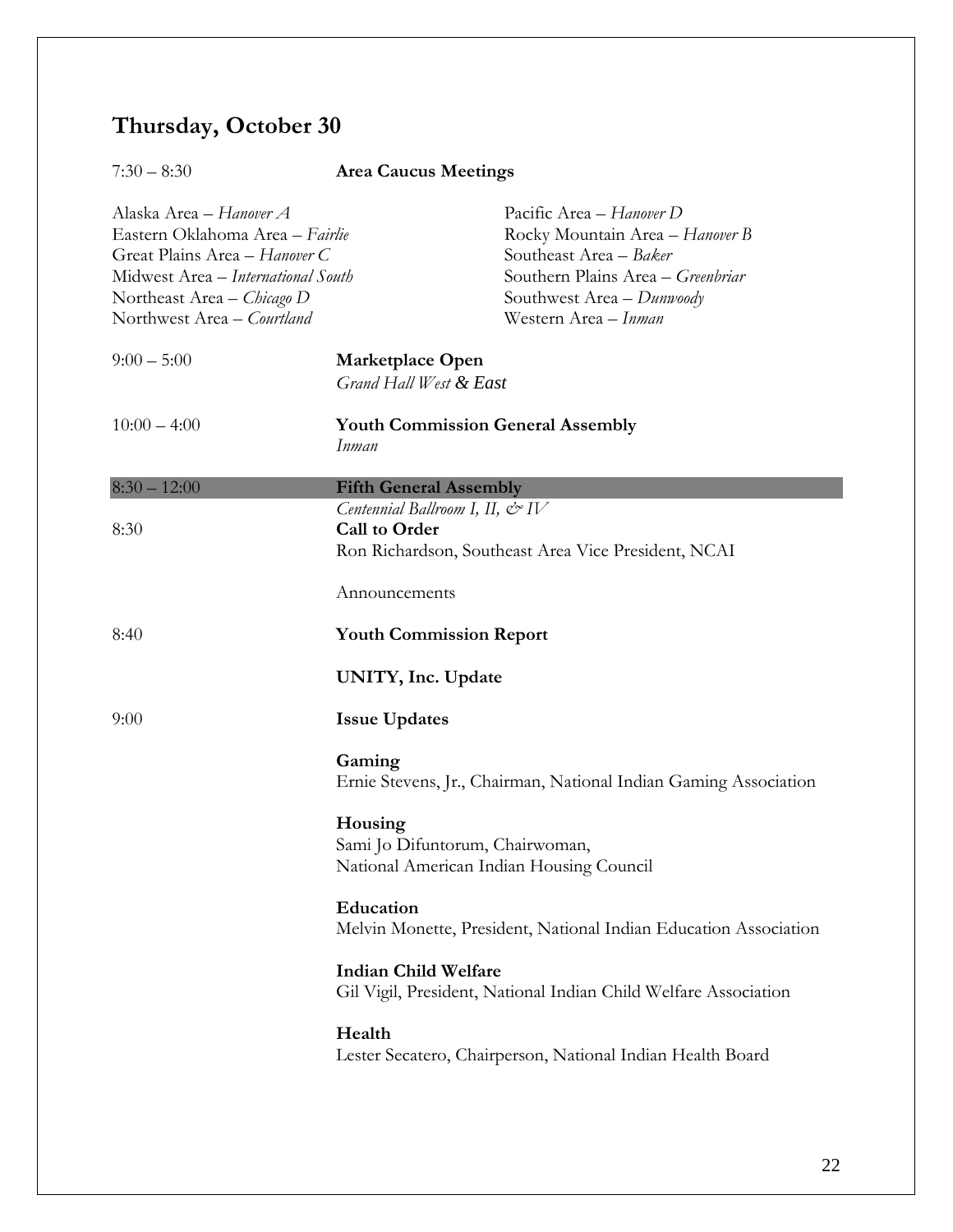|                 | <b>World Conference on Indigenous Peoples</b><br>Jefferson Keel, Lieutenant Governor, Chickasaw Nation                                                                                                                   |
|-----------------|--------------------------------------------------------------------------------------------------------------------------------------------------------------------------------------------------------------------------|
|                 | Update: Attorney General's Task Force on American Indian<br>and Alaska Native Children Exposed to Violence<br>Byron Dorgan, Co-Chair, Advisory Committee                                                                 |
| $11:00 - 12:00$ | <b>Tribal Leaders Discussion</b>                                                                                                                                                                                         |
| $12:00 - 1:00$  | <b>Elder's Honoring Luncheon</b><br>Nuti' aka mutu' (Sunrise Dancers)<br>Music by Joe Garcia, Tribal Officer, Ohkay Owingeh<br><b>International Ballroom</b><br>Tickets are available for purchase.                      |
| $1:30 - 4:00$   | <b>Sixth General Assembly</b>                                                                                                                                                                                            |
| 1:30            | Centennial Ballroom I, II, $\mathcal{Q}$ <sup>y</sup> IV<br><b>Call to Order</b><br>Randy Noka, Northeast Area Vice President, NCAI                                                                                      |
| 1:30            | <b>Red Cross MOU Signing</b>                                                                                                                                                                                             |
| $1:40 - 2:00$   | Moving Civil Rights in Indian Country                                                                                                                                                                                    |
| $2:00 - 2:20$   | <b>Native Vote</b>                                                                                                                                                                                                       |
| $2:20 - 2:45$   | <b>Supreme Court Project Update</b><br>John Echohawk, Executive Director, Native American Rights Fund<br>John Dossett, General Counsel, NCAI                                                                             |
|                 | Carcieri Update                                                                                                                                                                                                          |
| $2:45 - 3:00$   | <b>Native American Financial Services Association</b> , video                                                                                                                                                            |
| $3:00 - 4:00$   | <b>Tribal Leader Discussion</b>                                                                                                                                                                                          |
| $4:00 - 5:30$   | <b>Committee Meetings</b><br>Economic, Finance & Community Development - Courtland<br>Human Resources - Hanover C<br>Land & Natural Resources - Hanover B<br>Litigation & Governance - Hanover D<br>Veterans - Hanover A |
| $7:00 - 10:00$  | <b>Gala Banquet</b><br>Centennial Ballroom I&II<br>Frank Waln, Native Hip Hop Artist<br>Tickets are available for purchase.                                                                                              |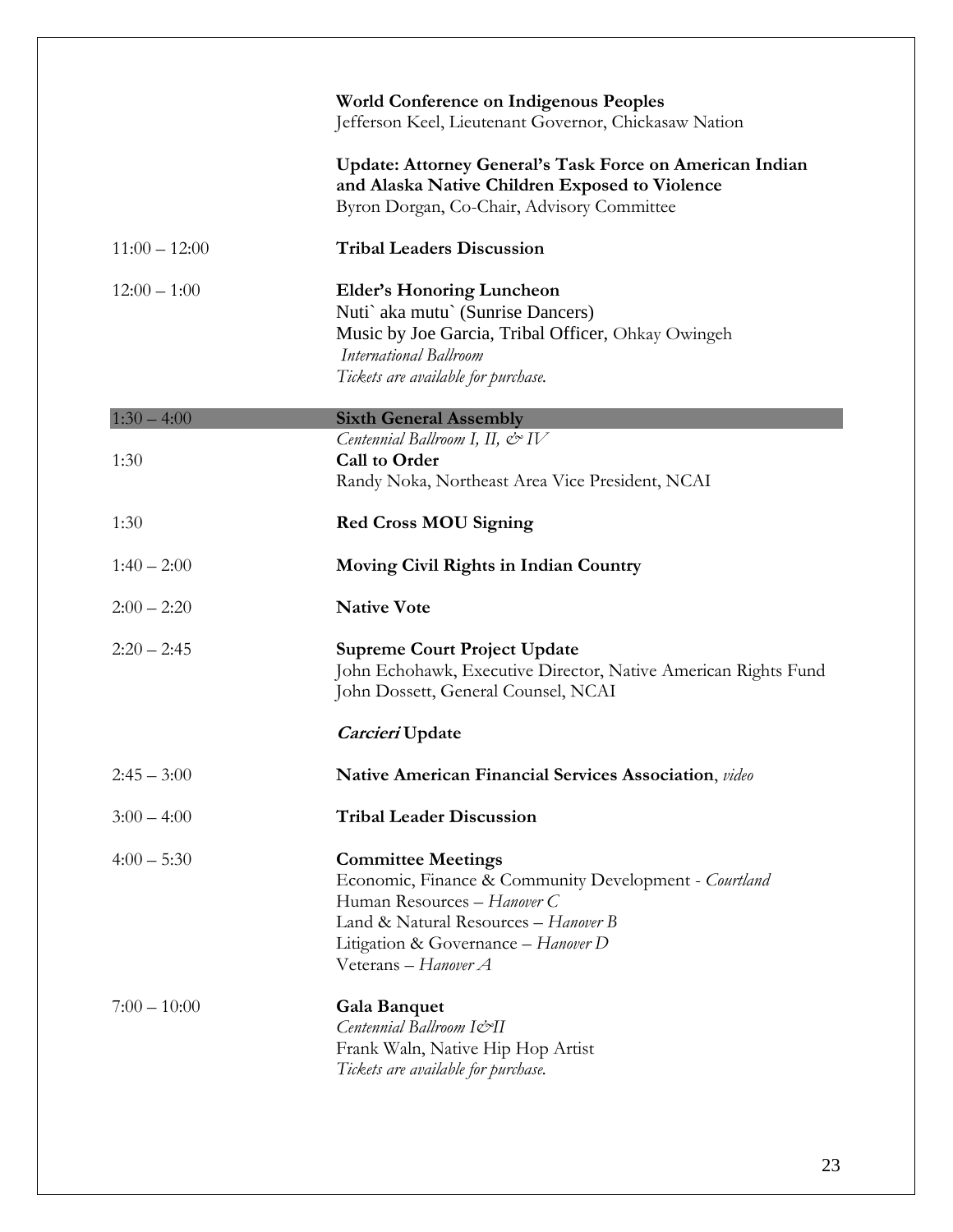# **Friday, October 31**

| $8:30 - 12:00$  | <b>Seventh General Assembly</b>                                                                |
|-----------------|------------------------------------------------------------------------------------------------|
|                 | Centennial Ballroom I, II, $\mathcal{Q}$ IV                                                    |
| 8:30            | <b>Call to Order</b>                                                                           |
|                 | Rosemary Morillo, Pacific Area Vice President, NCAI                                            |
|                 | <b>Memorials</b>                                                                               |
| 8:45            | <b>Violence Against Women Act Implementation</b>                                               |
| $9:00 - 9:15$   | Treasurer's Report                                                                             |
|                 | Dennis Welsh, Treasurer, NCAI                                                                  |
|                 |                                                                                                |
| $9:45 - 10:05$  | <b>Rules and Credentials Report</b>                                                            |
|                 |                                                                                                |
| $10:05 - 10:30$ | <b>Constitution Proposed Changes Vote Regarding Election</b>                                   |
|                 | Process                                                                                        |
| $10:05 - 11:45$ |                                                                                                |
|                 | <b>Resolutions Committee Report</b><br>Full Committee Reports and Consideration of Resolutions |
|                 | Economic, Finance & Community Development                                                      |
|                 | Human Resources                                                                                |
|                 | Land & Natural Resources                                                                       |
|                 | Litigation & Governance                                                                        |
|                 | Veterans                                                                                       |
|                 |                                                                                                |
| $11:55 - 12:00$ | <b>Retire Colors/Closing Prayer</b>                                                            |
| 12:00           | <b>Adjourn 71st Annual Convention</b>                                                          |
|                 |                                                                                                |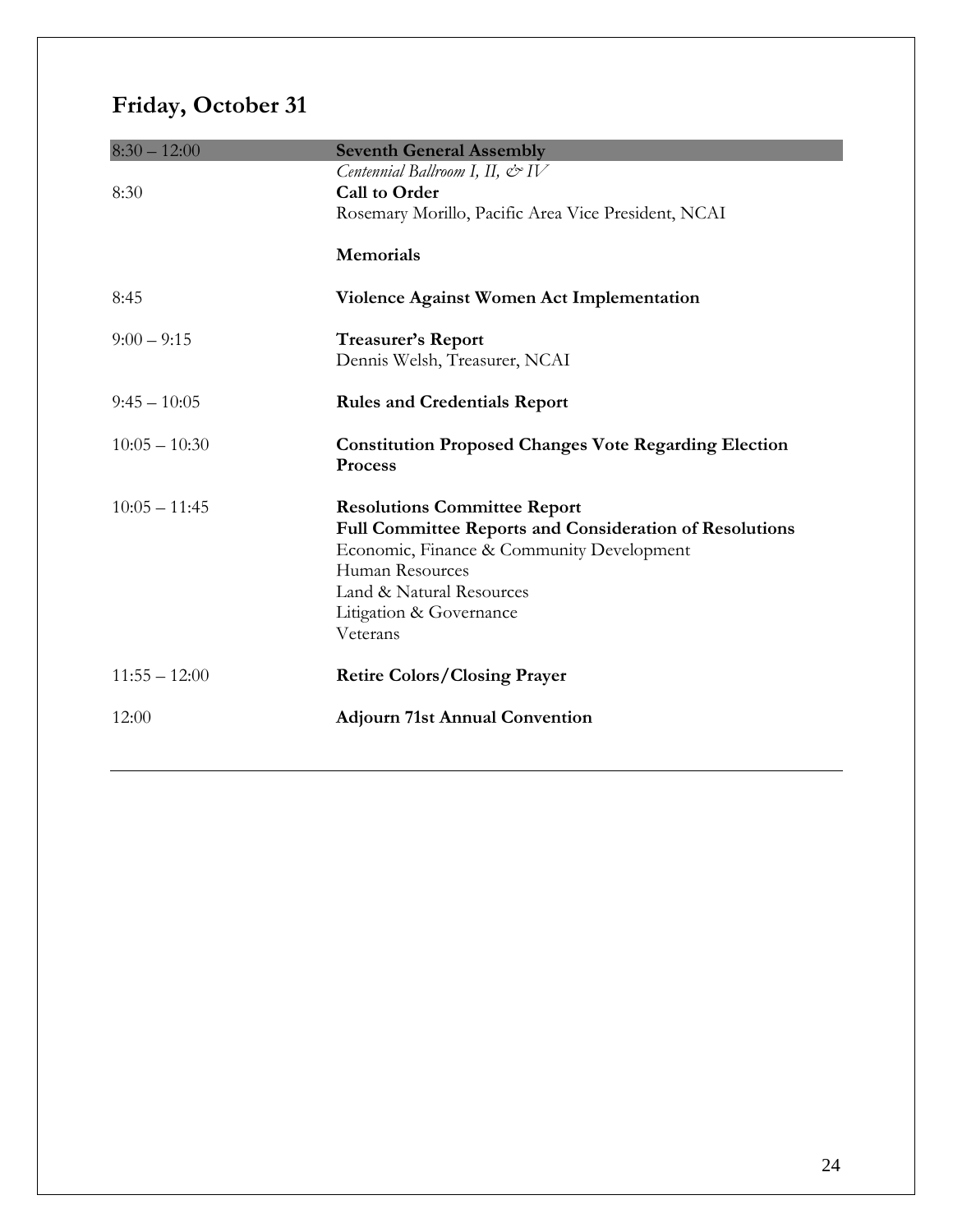### **Other Meetings and Events**

**The meetings and events listed below are included to give you other opportunities to network and come together on a particular topic. The meetings and events are not part of NCAI's main agenda.**

### **MONDAY, OCTOBER 27**

#### **Sneak Peek Screening: Across the Creek**

12:00pm – 12:30pm

*Learning Center*

Across the Creek, a new 30-minute PBS documentary from director/producer Jonny Cournoyer (Rosebud Sioux), explores the Lakota people's struggle for the restoration of a cultural legacy. Broken by colonialism and with both the unbridled dreams and the painful reality of today, the film is a conversation between the elder and younger generations. Interviews with Albert White Hat, Sage Fast Dog, Mike Prue, Florentine Blue Thunder, Christine Blue Horse and Nick Tilsen, among others, provide context for the film.

#### **Greenberg Traurig Welcome Reception**

6:30pm – 8:00pm *Courtland* Come join us at the Greenberg Traurig welcome reception. For more information contact Loretta Tuell at [tuelll@gtlaw.com.](mailto:tuelll@gtlaw.com)

#### **US Census Bureau Recruiting for Focus Groups**

6:30pm – 8:30pm

#### *Location Offsite – RSVP Required*

The U.S. Census Bureau is seeking American Indians interested in participating in a focus group on the topics of race and identity to help improve the 2020 Census. Two focus group sessions will be conducted in Atlanta during the NCAI conference, when American Indians from a wide diversity of areas and identities will come together. The first session will be on Monday, October 27, 2014. The second session will be on Tuesday, October 28, 2014. For more information and to reserve a spot contact Laurie Schwede at [Laurel.K.Schwede@census.gov.](mailto:Laurel.K.Schwede@census.gov)

### **TUESDAY, OCTOBER 28**

#### **Forest Carbon Credits: An Economic Development Opportunity for Indian Tribes**

#### $12:00 - 1:15$ pm

#### *Hanover F*

California's cap and trade program for greenhouse gas emissions creates a \$2 billion opportunity for US forest landowners. By committing to natural and sustainable forest management practices, landowners including Tribes are generating significant revenue from forest carbon credits which is being used for land acquisition, forest management, and other community and economic development projects. Please join a panel of Tribal representatives and carbon credit development experts for a workshop to learn how your Tribe's forestlands can connect to this important new source of economic development funding. For more information: Paul Filzer (440) 313-2657 or [paul@fslawinc.com.](mailto:paul@fslawinc.com)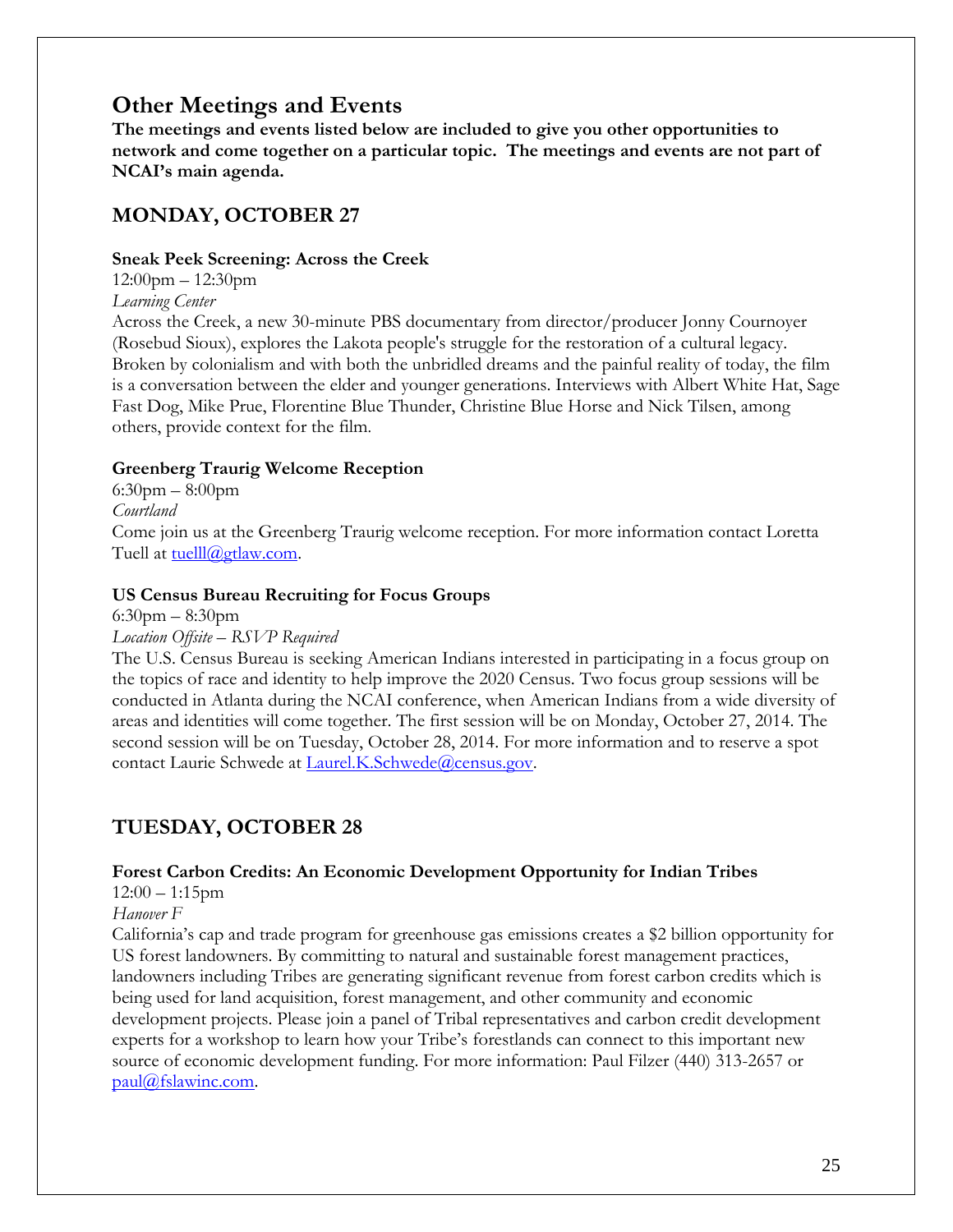#### **Tribal Tax Sovereignty Reception – Hosted by the Seneca Nation of Indians**

6:00pm – 7:30pm *Regency VII* Please join the Seneca Nation of Indians and others as we celebrate enactment of the Tribal General Welfare Exclusion Act and prepare for continued efforts in the next Congress to promote tribal nation tax sovereignty.

#### **Cheyenne & Arapaho Reception**

6:30pm – 8:00pm

*Executive Conference 219*

The Cheyenne and Arapaho Tribes would like to extend an open invitation to attend our reception. This is an opportunity for tribal leaders and dignitaries of all tribes and nations to network and share information. Mr. Chance Rush, who will be providing the evening's entertainment, will be the emcee. We hope that you will join us.

#### **Working to Build Meaningful Relationships with Tribes**

 $6:30$ pm –  $8:00$ pm

*Dunwoody*

The Food and Drug Administration (FDA) Center for Tobacco Products (CTP) will provide a brief overview of the Tobacco Control Act and ways Tribes and Tribal stakeholders working on tobacco issues in their communities might engage the Center for Tobacco Products. FDA CTP will also discuss how it plans to support Tribes with tobacco compliance while respecting Tribal sovereignty. The overall goal of this effort by FDA CTP is to make tobacco-related death and disease part of America's past, not America's future and, by doing so, ensure a healthier life for every family.

#### **Honoring Nations Finalist Reception & All-Star Banner Sneak Preview**

6:30pm – 8:30pm

*Embassy Hall*

Please join the Honoring Nations Board of Governors welcome the 2014 Honoring Nations finalists to Atlanta, GA! This is an informal opportunity to meet the finalists, learn about their work, and celebrate excellence in tribal governance. Honoring Nations will also share a sneak preview of the 2013 All-Stars exhibit before they are unveiled at the Smithsonian in spring 2015.

#### **US Census Bureau Recruiting for Focus Groups**

6:30pm – 8:30pm

*Location Offsite – RSVP Required*

The U.S. Census Bureau is seeking American Indians interested in participating in a focus group on the topics of race and identity to help improve the 2020 Census. Two focus group sessions will be conducted in Atlanta during the NCAI conference, when American Indians from a wide diversity of areas and identities will come together. The first session will be on Monday, October 27, 2014. The second session will be on Tuesday, October 28, 2014. For more information and to reserve a spot contact Laurie Schwede at [Laurel.K.Schwede@census.gov.](mailto:Laurel.K.Schwede@census.gov)